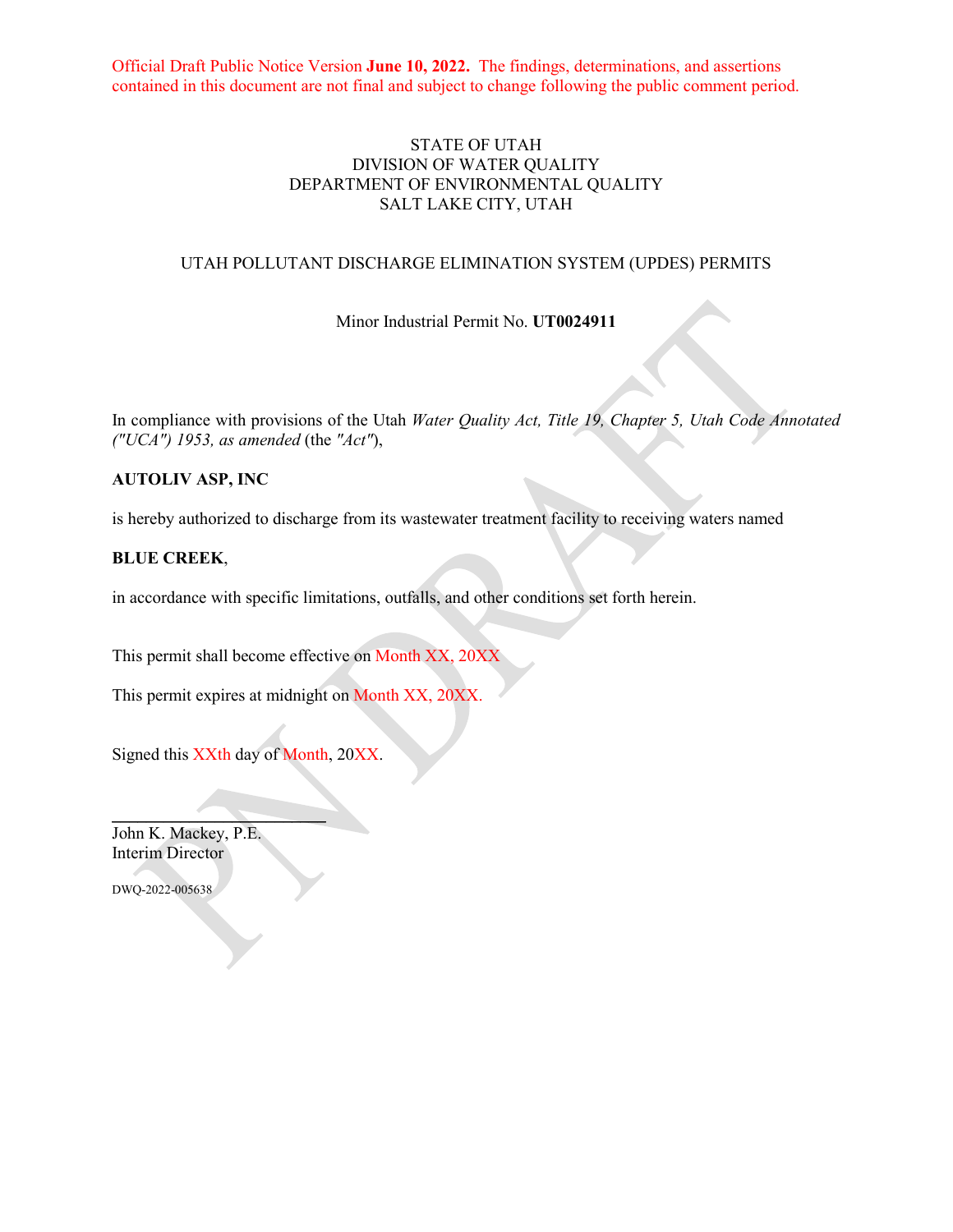| Outline<br>Page Number                                       |  |
|--------------------------------------------------------------|--|
|                                                              |  |
|                                                              |  |
|                                                              |  |
|                                                              |  |
|                                                              |  |
|                                                              |  |
|                                                              |  |
|                                                              |  |
| V. MONITORING, RECORDING & GENERAL REPORTING REQUIREMENTS 11 |  |
|                                                              |  |
|                                                              |  |
|                                                              |  |
|                                                              |  |
|                                                              |  |
|                                                              |  |
|                                                              |  |
|                                                              |  |
|                                                              |  |
|                                                              |  |
|                                                              |  |
|                                                              |  |
|                                                              |  |
|                                                              |  |
|                                                              |  |
|                                                              |  |
|                                                              |  |
|                                                              |  |
|                                                              |  |
|                                                              |  |
|                                                              |  |
|                                                              |  |
|                                                              |  |
|                                                              |  |
|                                                              |  |
|                                                              |  |
|                                                              |  |
|                                                              |  |
|                                                              |  |
|                                                              |  |
|                                                              |  |
|                                                              |  |
|                                                              |  |
|                                                              |  |
|                                                              |  |
|                                                              |  |
|                                                              |  |
|                                                              |  |
|                                                              |  |
|                                                              |  |
|                                                              |  |
|                                                              |  |

Table of Contents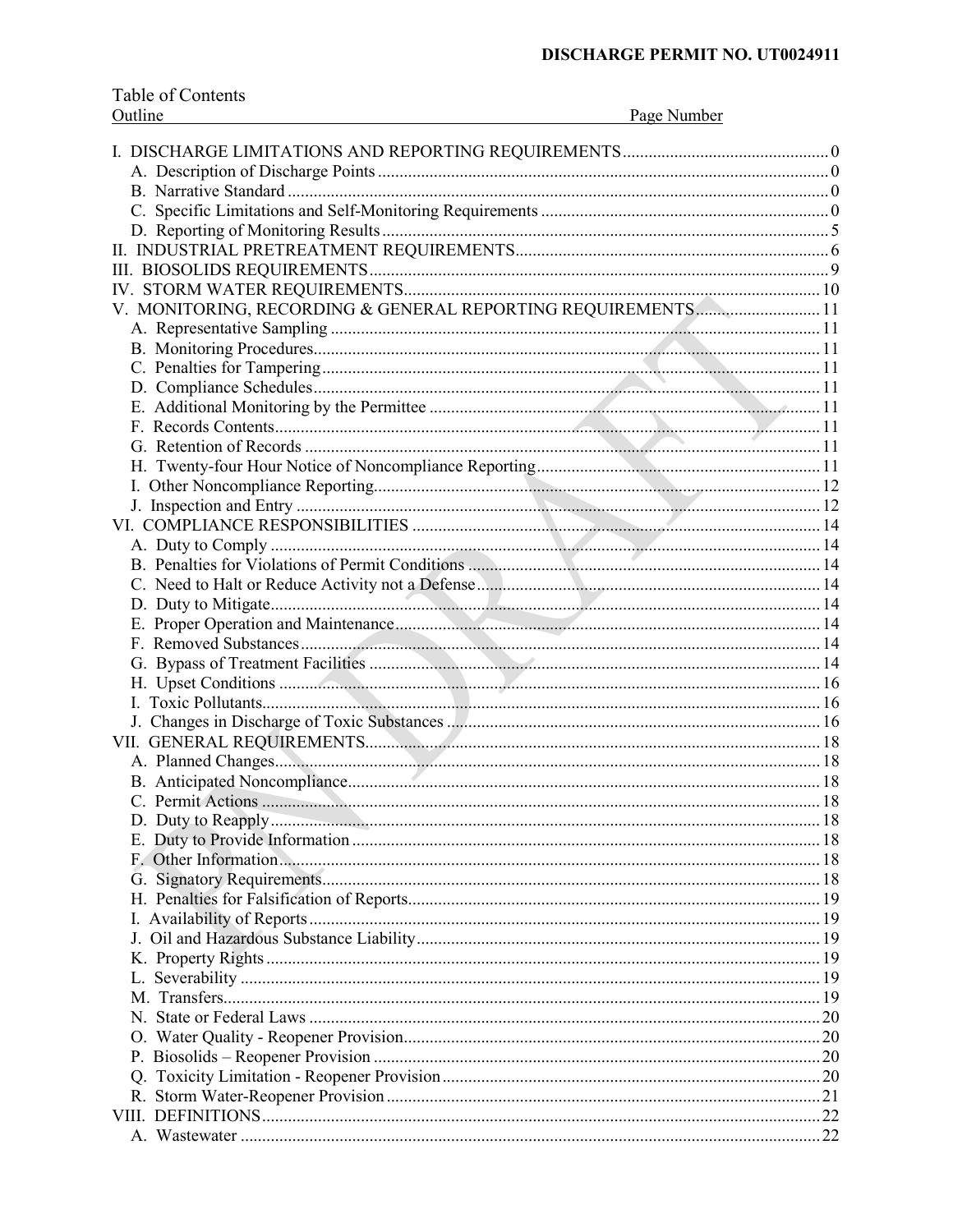# **I. DISCHARGE LIMITATIONS AND REPORTING REQUIREMENTS**

<span id="page-2-1"></span><span id="page-2-0"></span>A. Description of Discharge Points. The authorization to discharge wastewater provided under this part is limited to those outfalls specifically designated below as discharge locations. Discharges at any location not authorized under a UPDES permit are violations of the *Act* and may be subject to penalties under the *Act*. Knowingly discharging from an unauthorized location or failing to report an unauthorized discharge may be subject to criminal penalties as provided under the *Act*.

| Outfall Number(s) | Location of Discharge Outfall(s)                         |
|-------------------|----------------------------------------------------------|
| 001               | Located at latitude $40^{\circ}40'30.1''N$ and longitude |
|                   | $112^{\circ}26'40.6''W$ . The discharge is pumped out of |
|                   | a holding tank to a pipeline that runs West-             |
|                   | Northwest for approximately 1.3 miles to Blue            |
|                   | Creek.                                                   |

- <span id="page-2-2"></span>B. Narrative Standard. It shall be unlawful, and a violation of this permit, for the permittee to discharge or place any waste or other substance in such a way as will be or may become offensive such as unnatural deposits, floating debris, oil, scum, or other nuisances such as color, odor or taste, or cause conditions which produce undesirable aquatic life or which produce objectionable tastes in edible aquatic organisms; or result in concentrations or combinations of substances which produce undesirable physiological responses in desirable resident fish, or other desirable aquatic life, or undesirable human health effects, as determined by a bioassay or other tests performed in accordance with standard procedures.
- C. Specific Limitations and Self-Monitoring Requirements.
	- 1. Effective immediately, and lasting through the life of this permit, there shall be no acute or chronic toxicity in Outfall(s) 001, as defined in *Part VIII*, and determined by test procedures described in *Part I. C.3. a* of this permit.

Effective immediately and lasting the duration of this permit, the permittee is authorized to discharge from Outfall 001. Such discharges shall be limited and monitored by the permittee as specified below:

|                              | Effluent Limitations *a |                       |                  |                                                     |
|------------------------------|-------------------------|-----------------------|------------------|-----------------------------------------------------|
| Parameter                    | Maximum<br>Monthly Avg  | Maximum<br>Weekly Avg | Daily<br>Minimum | Daily Maximum                                       |
| Total Flow, MGD              |                         | --                    | --               | 0.03                                                |
| $BOD_5$ , mg/L               | 25                      | 35                    | --               | --                                                  |
| Total Suspended Solids, mg/L | 31                      | --                    | 60               | --                                                  |
| Dissolved Oxygen, mg/L       |                         | --                    | 5.0              | --                                                  |
| Copper (Dissolved), mg/L     | 0.426                   | --                    | 0.229            |                                                     |
| WET, Acute Biomonitoring     |                         |                       |                  | $LC_{50}$ 100% effluent<br><b>RWC</b><br>(from WLA) |
| pH, Standard Units           |                         | --                    | 6.5              | 9                                                   |
| Oil and Grease, mg/L         | 26                      | --                    | 52               |                                                     |
| Selenium, µg/L               |                         | --                    | --               | 66.9                                                |
| Total Dissolved Solids, mg/L |                         |                       |                  |                                                     |
| March-October                | 3,800                   |                       | --               | 4,900                                               |
| November - February          | 4,700                   |                       |                  | 6,300                                               |

<span id="page-2-3"></span><sup>2.</sup>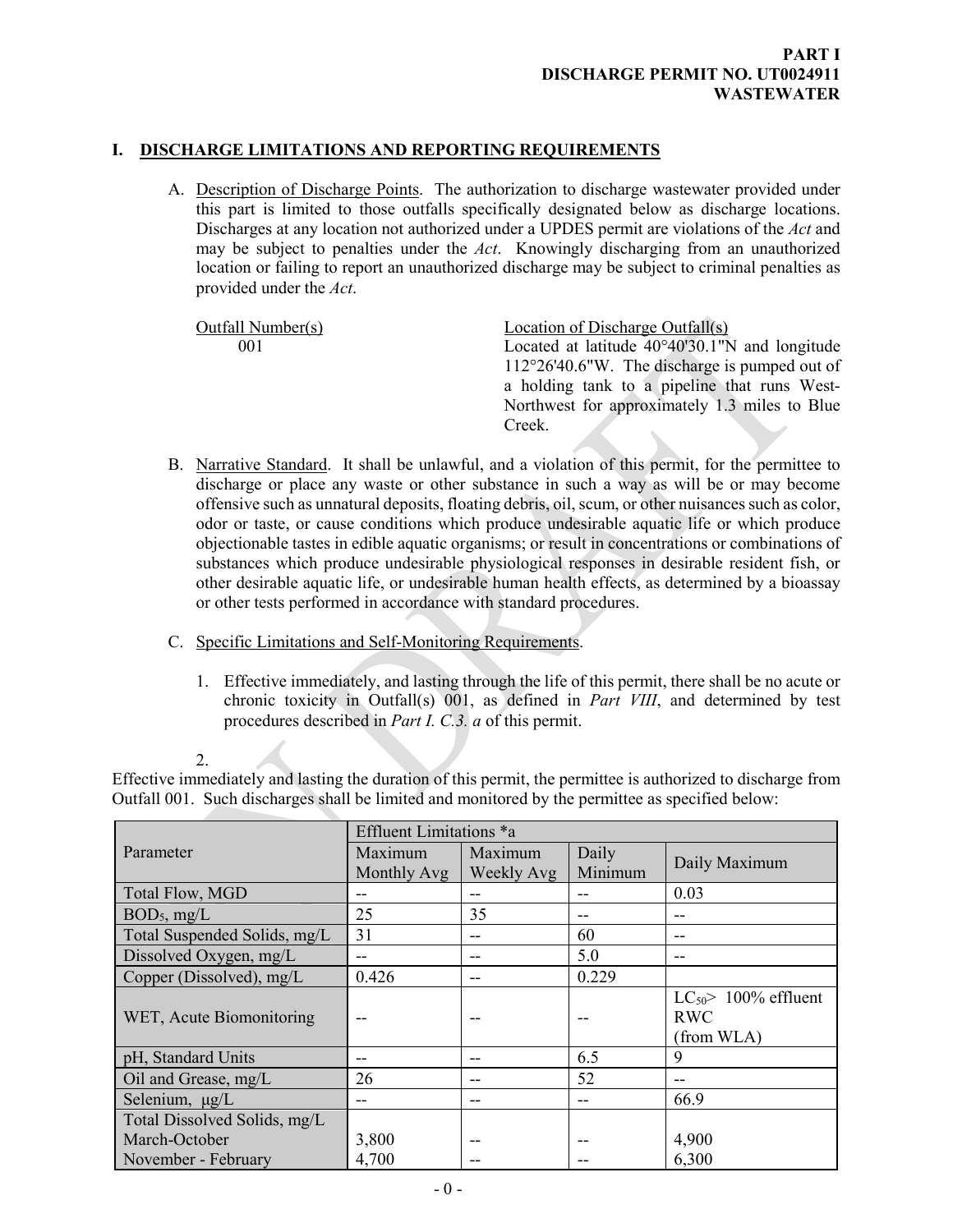## **PART I DISCHARGE PERMIT NO. UT0024911 WASTEWATER**

| Self-Monitoring and Reporting Requirements *a |                                           |             |            |  |
|-----------------------------------------------|-------------------------------------------|-------------|------------|--|
| Parameter                                     | Frequency                                 | Sample Type | Units      |  |
| Total Flow *b                                 | Continuous                                | Recorder    | <b>MGD</b> |  |
| BOD <sub>5</sub>                              | Monthly                                   | Grab        | mg/L       |  |
| <b>TSS</b>                                    | Monthly                                   | Grab        | mg/L       |  |
| D <sub>O</sub>                                | Daily                                     | Grab        | mg/L       |  |
| Copper                                        | Monthly                                   | Grab        | mg/L       |  |
| pH                                            | Daily                                     | Grab        | SU         |  |
| WET – Biomonitoring $\text{*c}$               |                                           |             |            |  |
| Ceriodaphnia - Acute                          | 1 <sup>st</sup> & 3 <sup>rd</sup> Quarter | Composite   | Pass/Fail  |  |
| <b>Fathead Minnows - Acute</b>                | $2nd$ & 4 <sup>th</sup> Ouarter           | Composite   | Pass/Fail  |  |
| Oil and Grease *d                             | Monthly                                   | Visual/Grab | mg/L       |  |
| Selenium                                      | Monthly                                   | Grab        | $\mu$ g/L  |  |
| <b>Total Dissolved Solids</b>                 | Monthly                                   | Grab        | mg/L       |  |
| Metals (Dissolved) *e                         | Quarterly                                 | Grab        | mg/L       |  |
| Organic Toxics *e                             | Quarterly                                 | Grab        | mg/L       |  |

\*a See Definitions, *Part VIII*, for definition of terms.

- \*b If the rate of discharge is controlled, the rate and duration of discharge shall be reported.
- \*c Acute Ceriodaphnia will be tested during the 1st and 3rd quarters and acute fathead minnows will be tested during the  $2<sup>nd</sup>$  and  $4<sup>th</sup>$  quarters.
- \*d Oil & Grease sampled when sheen is present or visible. If no sheen is present or visible, report NA.

\*e Quarterly sampling or Metals and Total Toxic Organics will be required without effluent limits to help determine reasonable potential for these parameters at the next permit renewal. The list of Total Toxic Organics can be found in *40 CFR § 413.02 - General definitions.* The following metals shall be monitored for RP:

| Metals to be Monitored for RP |             |       |  |  |
|-------------------------------|-------------|-------|--|--|
| Parameter                     | Sample Type | Units |  |  |
| <b>Total Arsenic</b>          | Grab        | mg/L  |  |  |
| <b>Total Cadmium</b>          | Grab        | mg/L  |  |  |
| Total Chromium                | Grab        | mg/L  |  |  |
| Total Cyanide                 | Grab        | mg/L  |  |  |
| <b>Total Lead</b>             | Grab        | mg/L  |  |  |
| <b>Total Mercury</b>          | Grab        | mg/L  |  |  |
| <b>Total Nickel</b>           | Grab        | mg/L  |  |  |
| <b>Total Silver</b>           | Grab        | mg/L  |  |  |
| <b>Total Zinc</b>             | Grab        | mg/L  |  |  |

- 3. Acute Whole Effluent Toxicity (WET) Testing.
	- a. *Whole Effluent Testing Acute Toxicity*. Starting immediately, the permittee shall quarterly, conduct acute static renewal toxicity tests on a (grab/composite) sample of the final effluent at Outfall(s). The sample shall be collected at the point of compliance before mixing with the receiving water.

The monitoring frequency for acute tests shall be quarterly unless a sample is found to be acutely toxic during a routine test. If that occurs, the monitoring frequency shall become weekly (See Part , Accelerated Testing). Unless otherwise approved by the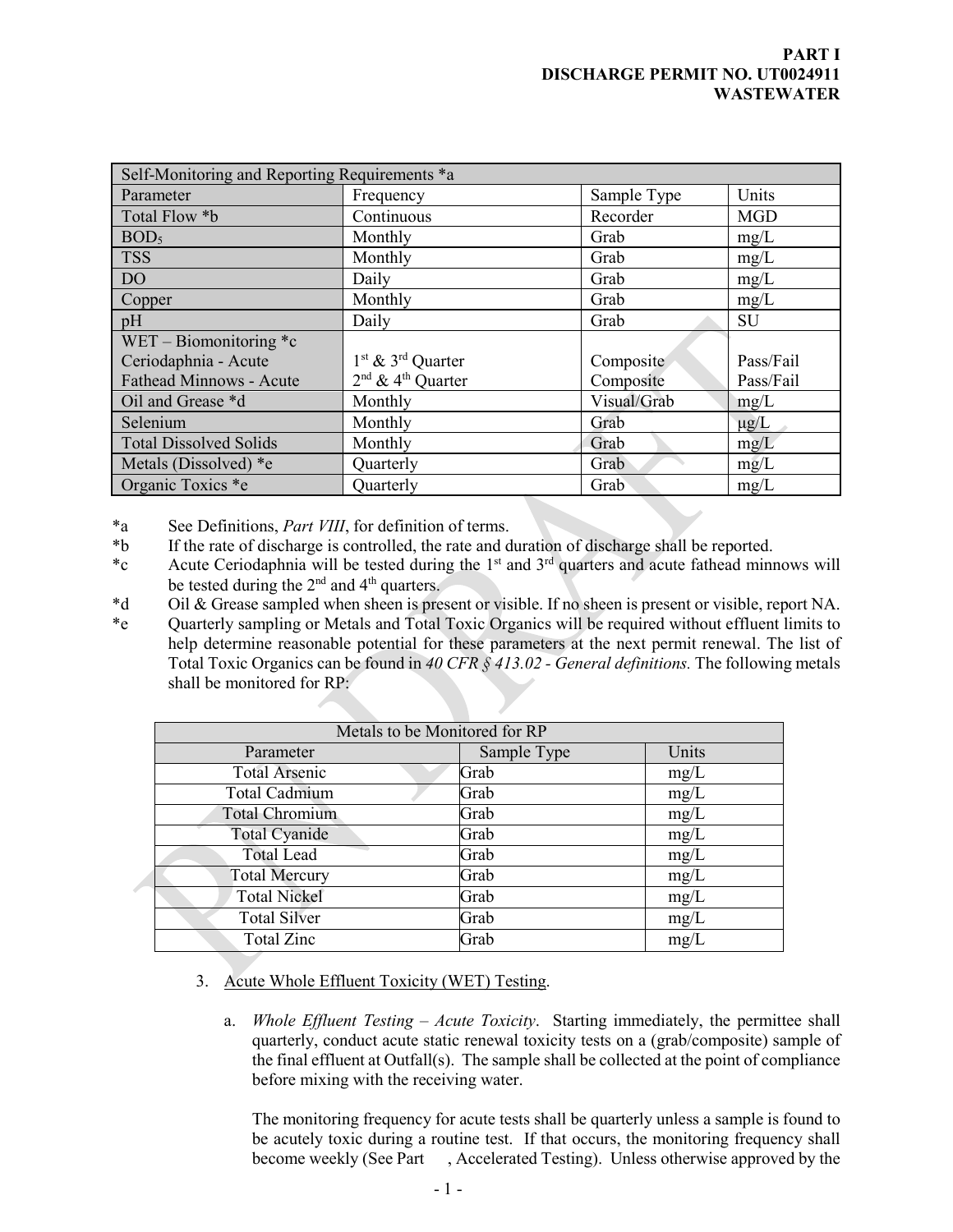#### **PART I DISCHARGE PERMIT NO. UT0024911 WASTEWATER**

Director, samples shall be collected on a two-day progression; i.e., if the first sample is on a Monday, during the next sampling period, the sampling shall begin on a Wednesday, etc.

The static-renewal acute toxicity tests shall be conducted in general accordance with the procedures set out in the latest revision of Methods for Measuring the Acute Toxicity of Effluents and Receiving Waters to Freshwater and Marine Organisms, Fifth Edition, October 2002, EPA-821-R-02-012 as per 40 CFR 136.3(a) TABLE IA-LIST OF APPROVED BIOLOGICAL METHODS. The permittee shall conduct the 48 hour static renewal toxicity test using *Ceriodaphnia dubia* (solution renewal every 24 hours) and the acute 96-hour static renewal toxicity test using *Pimephales promelas* (fathead minnow) (solution renewal every 24 hours. Based on the Test Acceptability Criteria included in Utah Pollutant Discharge Elimination System (UPDES) Permit and Enforcement Guidance Document for Whole Effluent Toxicity Control (Biomonitoring) January, 2017, the Director may require acceptable variations in the test, i.e. temperature, carbon dioxide atmosphere, or any other acceptable variations in the testing procedure, as documented in the Fact Sheet Statement of Basis. If possible, dilution water should be taken from the receiving stream. A valid replacement test is required within the specified sampling period to remain in compliance.

Acute toxicity occurs when 50 percent or more mortality is observed for either species at any effluent concentration. Mortality in the control must simultaneously be 10 percent or less for the results to be considered valid. If more than 10 percent control mortality occurs, the test shall be repeated until satisfactory control mortality is achieved. The permittee shall meet all QA/QC requirements of the acute WET testing method listed in this Section of the permit.

If the permit contains a total residual chlorine limitation such that it may interfere with WET testing  $(0.20 \text{ mg/L})$ , the permittee may dechlorinate the sample in accordance with approved USEPA methods for WET testing the sample. If de-chlorination is affecting the test, the permittee may collect the sample just before chlorination with Director approval.

Quarterly test results shall be reported along with the Discharge Monitoring Report (DMR) submitted for the end of the required reporting period (month, quarter or semiannual) e.g., biomonitoring results for the calendar quarter ending March 31 shall be reported with the DMR due April 28, with the remaining biomonitoring reports submitted with DMRs due each July 28, October 28, and January 28. Monthly test results shall be reported along with the DMR submitted for that month. The format for the report shall be consistent with Appendix C of "Utah Pollutant Discharge Elimination System (UPDES) Permitting and Enforcement Guidance Document for Whole Effluent Toxicity (Biomonitoring), Utah Division of Water Quality, February 2018.

If the results for ten consecutive tests indicate no acute toxicity, the permittee may request a reduction in acute toxicity testing by a reduction in monitoring frequency, alternating species, or using only the most sensitive species. The Director may approve or deny the request. If the request is approved, the test procedures are to be the same as specified above for the test species. Under no circumstances shall monitoring for WET at major facilities be reduced less than quarterly. Minor facilities may be less than quarterly at the discretion of the Director.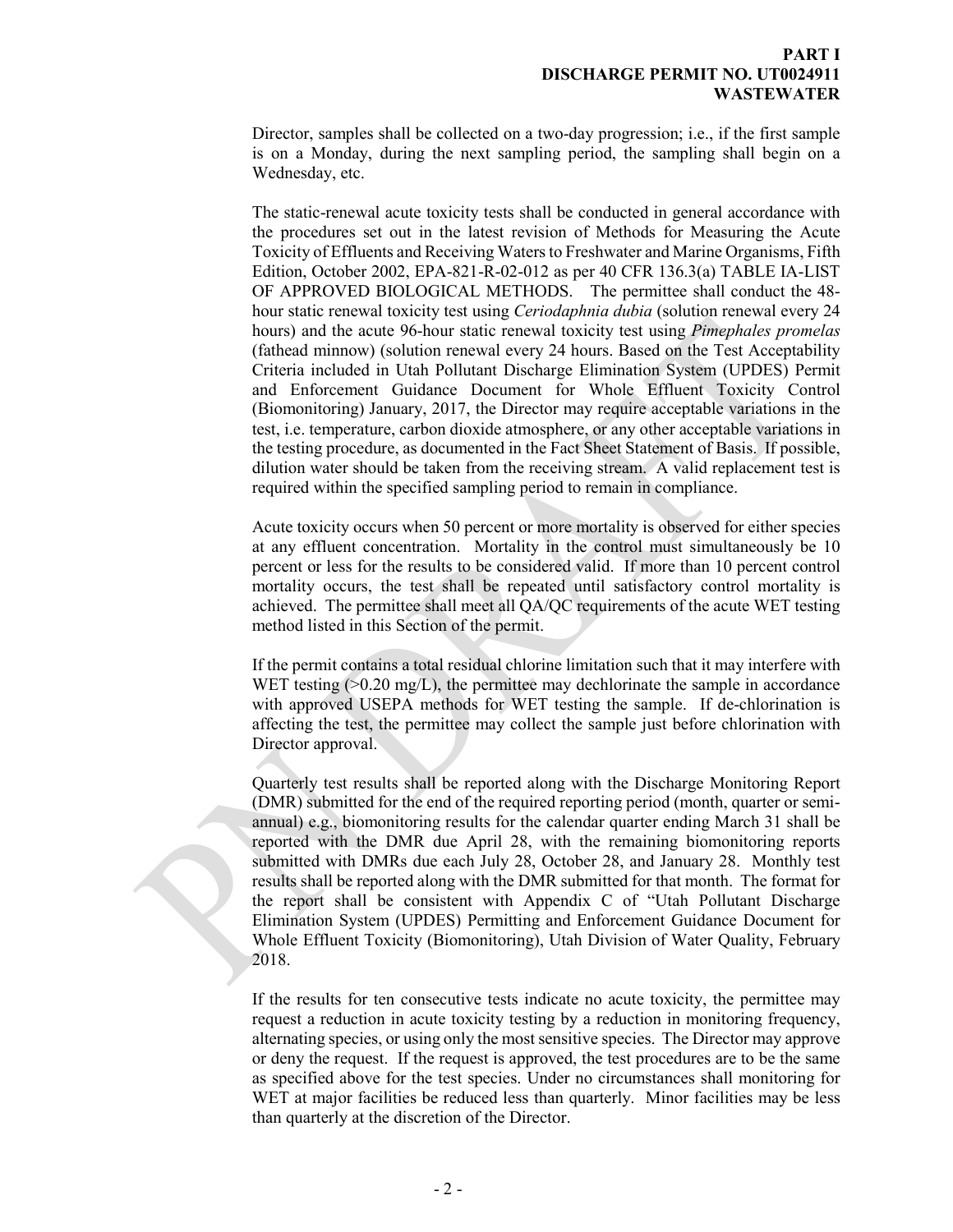#### **PART I DISCHARGE PERMIT NO. UT0024911 WASTEWATER**

- b. *Accelerated Testing*. When whole effluent toxicity is indicated during routine WET testing as specified in this permit, the permittee shall notify the Director in writing within 5 days after becoming aware of the test result. The permittee shall perform an accelerated schedule of WET testing to establish whether a pattern of toxicity exists unless the permittee notifies the Director and commences a PTI, TIE, or a TRE. Accelerated testing or the PTI, TIE, or TRE will begin within fourteen days after the permittee becomes aware of the test result. Accelerated testing shall be conducted as specified under Part I. Pattern of Toxicity. If the accelerated testing demonstrates no pattern of toxicity, routine monitoring shall be resumed.
- c. *Pattern of Toxicity*. A pattern of toxicity is defined by the results of a series of up to five biomonitoring tests pursuant to the accelerated testing requirements using a full set of dilutions for acute (five plus the control) and five effluent dilutions for chronic (five plus the control), on the species found to be more sensitive, once every week for up to five consecutive weeks for acute and once every two weeks up to ten consecutive weeks for chronic.

If two (2) consecutive tests (not including the scheduled test which triggered the search for a pattern of toxicity) do not result in an exceedance of the acute or chronic toxicity criteria, no further accelerated testing will be required and no pattern of toxicity will be found to exist. The permittee will provide written verification to the Director within 5 days of determining no pattern of toxicity exists, and resume routine monitoring.

A pattern of toxicity may or may not be established based on the following:

WET tests should be run at least weekly (acute) or every two weeks (chronic) (note that only one test should be run at a time), for up to 5 tests, until either:

1) 2 consecutive tests fail, or 3 out of 5 tests fail, at which point a pattern of toxicity will have been identified, or

2) 2 consecutive tests pass, or 3 out of 5 tests pass, in which case no pattern of toxicity is identified.

- d. *Preliminary Toxicity Investigation*.
	- (1) When a pattern of toxicity is detected the permittee will notify the Director in writing within 5 days and begin an evaluation of the possible causes of the toxicity. The permittee will have 15 working days from demonstration of the pattern of toxicity to complete an optional Preliminary Toxicity Investigation (PTI) and submit a written report of the results to the Director. The PTI may include, but is not limited to: additional chemical and biological monitoring, examination of pretreatment program records, examination of discharge monitoring reports, a thorough review of the testing protocol, evaluation of treatment processes and chemical use, inspection of material storage and transfer areas to determine if any spill may have occurred.
	- (2) If the PTI identifies a probable toxicant and/or a probable source of toxicity, the permittee shall submit, as part of its final results, written notification of that effect to the Director. Within thirty days of completing the PTI the permittee shall submit to the Director for approval a control program to control effluent toxicity and shall proceed to implement such plan in accordance with the Director's approval. The control program, as submitted to or revised by the Director, will be incorporated into the permit. After final implementation, the permittee must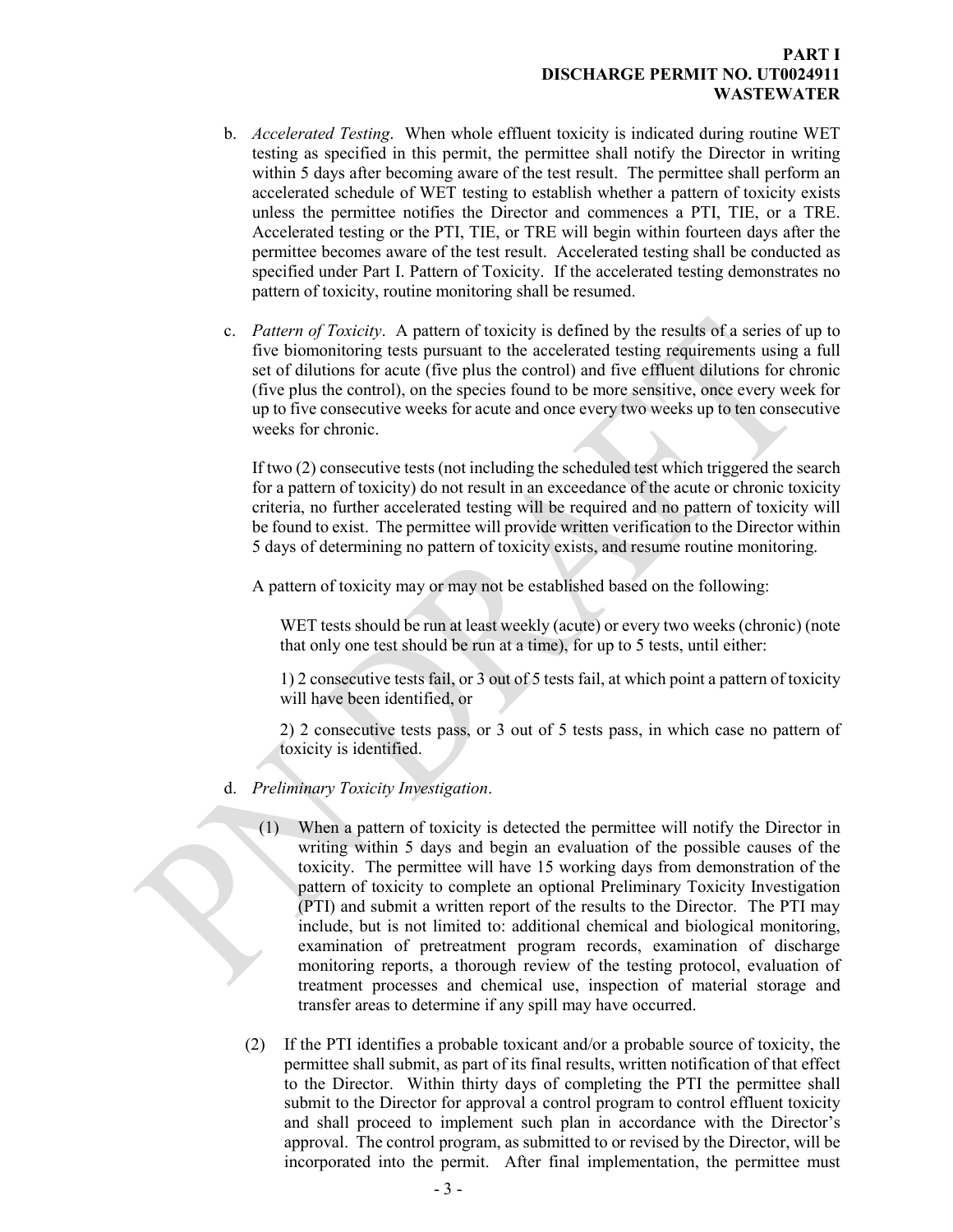demonstrate successful removal of toxicity by passing a two species WET test as outlined in this permit. With adequate justification, the Director may extend these deadlines.

- (3) If no probable explanation for toxicity is identified in the PTI, the permittee shall notify the Director as part of its final report, along with a schedule for conducting a Phase I Toxicity Reduction Evaluation (TRE) (see Part \_\_\_ Toxicity Reduction Evaluation
- (4) If toxicity spontaneously disappears during the PTI, the permittee shall submit written notification to that effect to the Director, with supporting testing evidence.
- e. *Toxicity Reduction Evaluation (TRE)*. If a pattern of toxicity is detected the permittee shall initiate a TIE/TRE within 7 days unless the Director has accepted the decision to complete a PTI. With adequate justification, the Director may extend the 7-day deadline. The purpose of the TIE portion of a TRE will be to establish the cause of the toxicity, locate the source(s) of the toxicity, and the TRE will control or provide treatment for the toxicity.

A TRE may include but is not limited to one, all, or a combination of the following:

- (1) Phase I Toxicity Characterization
- (2) Phase II Toxicity Identification Procedures
- (3) Phase III Toxicity Control Procedures
- (4) Any other appropriate procedures for toxicity source elimination and control.

If the TRE establishes that the toxicity cannot be immediately eliminated, the permittee shall submit a proposed compliance plan to the Director. The plan shall include the proposed approach to control toxicity and a proposed compliance schedule for achieving control. If the approach and schedule are acceptable to the Director, this permit may be reopened and modified.

If toxicity spontaneously disappears during the TIE/TRE, the permittee shall submit written notification to that effect to the Director.

If the TRE shows that the toxicity is caused by a toxicant(s) that may be controlled with specific numerical limitations, the permittee shall submit the following:

- (a) An alternative control program for compliance with the numerical requirements.
- (b) If necessary, as determined by the Director, provide a modified biomonitoring protocol which compensates for the pollutant(s) being controlled numerically.

This permit may be reopened and modified to incorporate any additional numerical limitations, a modified compliance schedule if judged necessary by the Director, and/or modified WET testing requirements without public notice.

Failure to conduct an adequate TIE/TRE plan or program as described above, or the submittal of a plan or program judged inadequate by the Director, shall be considered a violation of this permit. After implementation of TIE/TRE plan, the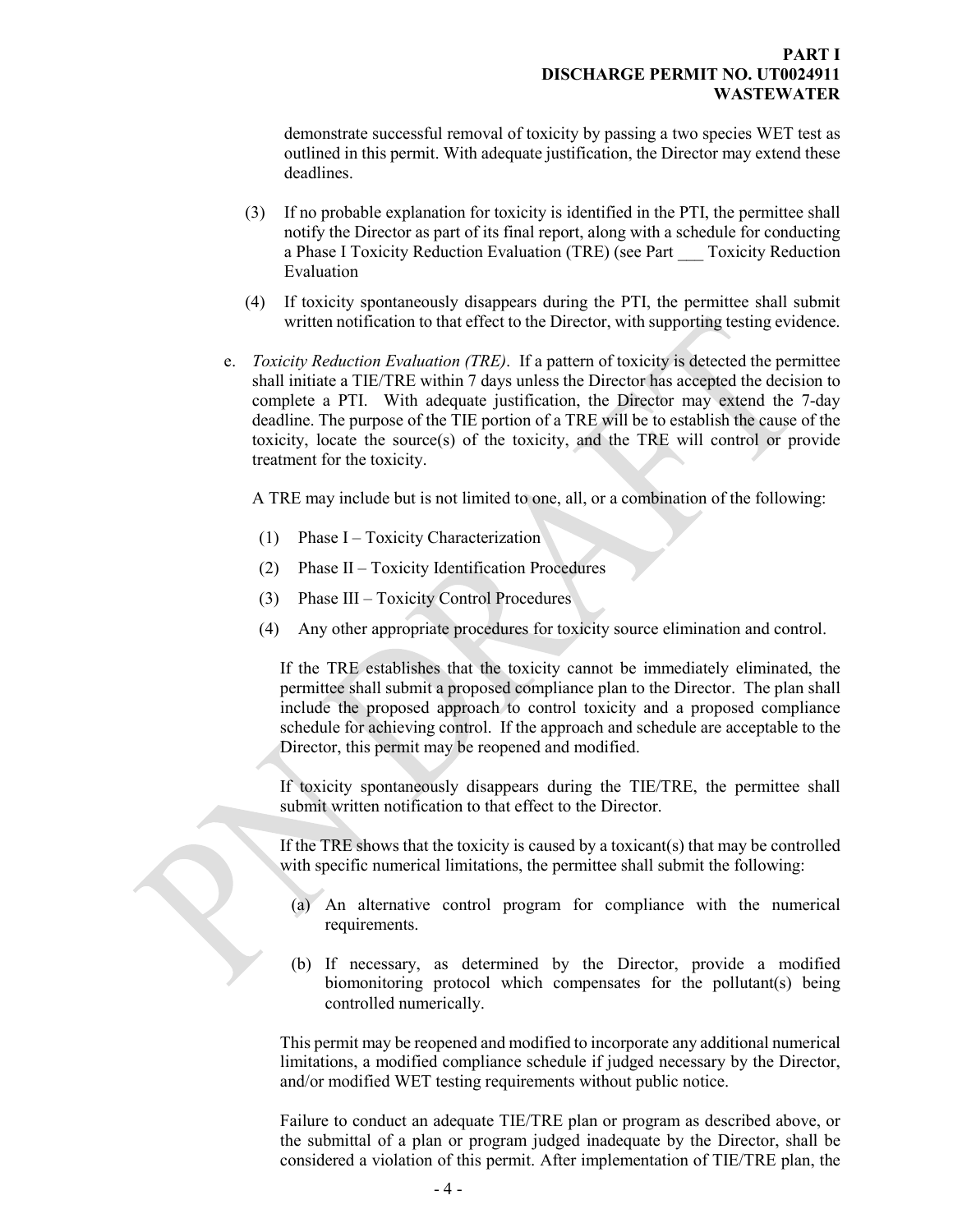<span id="page-7-0"></span>permittee must demonstrate successful removal of toxicity by passing a two species WET test as outlined in this permit.

- D. Reporting of Monitoring Results.
	- 1. Reporting of Wastewater Monitoring Results Monitoring results obtained during the previous month shall be summarized for each month and reported on a Discharge Monitoring Report Form (EPA No. 3320-1)<sup>[\\*](#page-7-1)</sup> or by NetDMR, post-marked or entered into NetDMR no later than the  $28<sup>th</sup>$  day of the month following the completed reporting period. The first report is due on  $Month 28, 20-$ . If no discharge occurs during the reporting</u> period, "no discharge" shall be reported. Legible copies of these, and all other reports including whole effluent toxicity (WET) test reports required herein, shall be signed and certified in accordance with the requirements of *Signatory Requirements (see Part VII.G*), and submitted by NetDMR, or to the Division of Water Quality at the following address:

Department of Environmental Quality Division of Water Quality PO Box 144870 Salt Lake City, Utah 84114-4870

 $\overline{a}$ 

<span id="page-7-1"></span><sup>\*</sup> Starting January 1, 2017 monitoring results must be submitted using NetDMR unless the permittee has successfully petitioned for an exception.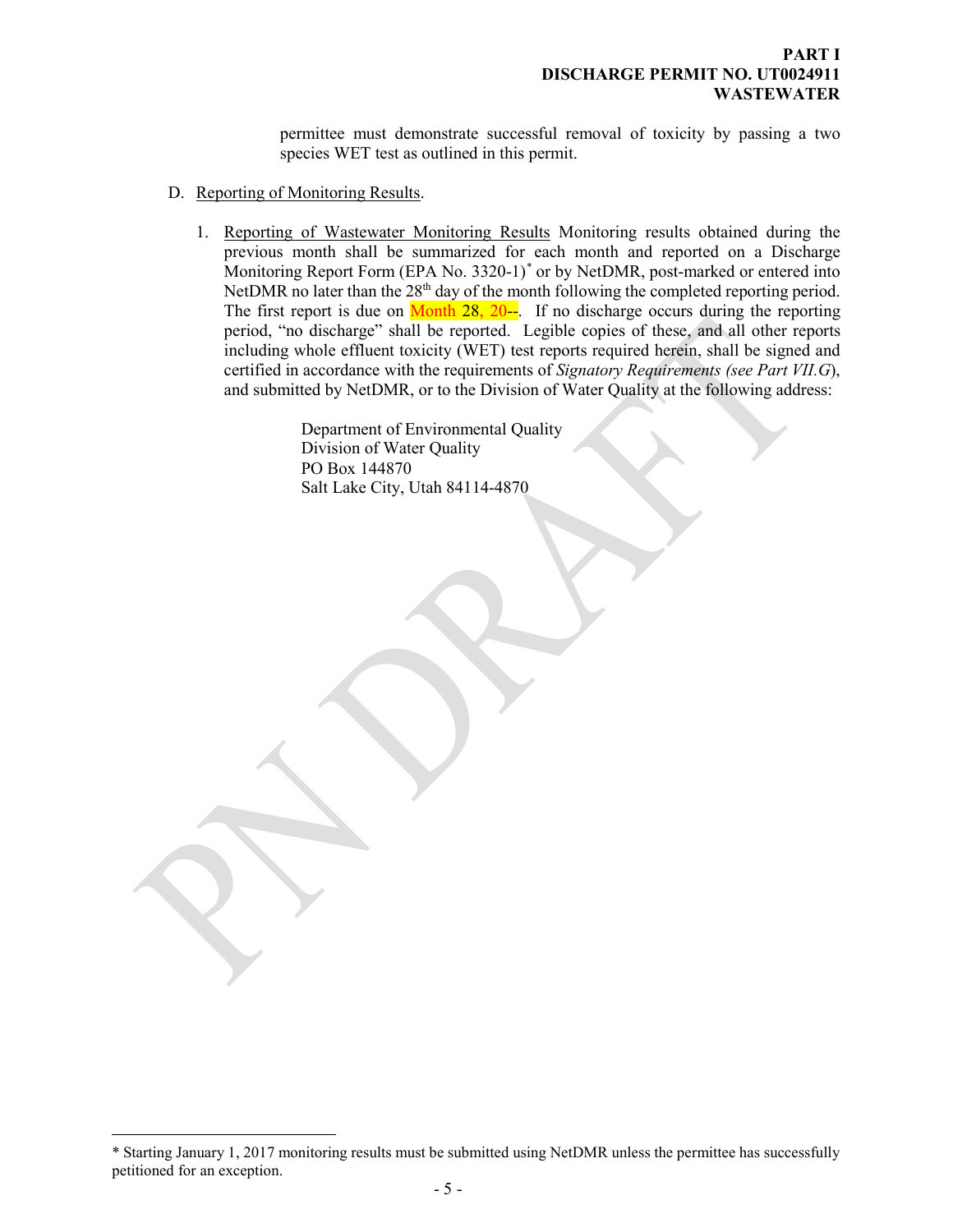#### **II. INDUSTRIAL PRETREATMENT REQUIREMENTS**

- <span id="page-8-0"></span>A. Definitions. For this section, the following definitions shall apply:
	- 1. *Indirect Discharge* means the introduction of pollutants into a publicly-owned treatment works (POTW) from any non-domestic source regulated under section 307 (b), (c) or (d) of the CWA.
	- 2. *Interference* means a discharge which, alone or in conjunction with a discharge or discharges from other sources, both:
		- a. Inhibits or disrupts the POTW, its treatment processes or operations, or its sludge processes, use or disposal; and
		- b. Therefore is a cause of a violation of any requirement of the POTW's NPDES permit (including an increase in the magnitude or duration of a violation) or of the prevention of sewage sludge use or disposal in compliance with the following statutory provisions and regulations or permits issued thereunder (or more stringent State or local regulations): Section 405 of the Clean Water Act, the Solid Waste Disposal Act (SWDA) (including title II, more commonly referred to as the Resource Conservation and Recovery Act (RCRA), and including State regulations contained in any State sludge management plan prepared pursuant to subtitle D of the SWDA), the Clean Air Act, the Toxic Substances Control Act, and the Marine Protection, Research and Sanctuaries Act.
	- 3. *Pass Through means* a Discharge which exits the POTW into waters of the United States in quantities or concentrations which, alone or in conjunction with a discharge or discharges from other sources, is a cause of a violation of any requirement of the POTW's NPDES permit (including an increase in the magnitude or duration of a violation).
	- 4. *Publicly Owned Treatment Works* or *POTW* means a treatment works as defined by section 212 of the CWA, which is owned by a State or municipality (as defined by section 502(4) of the CWA). This definition includes any devices and systems used in the storage, treatment, recycling and reclamation of municipal sewage or industrial wastes of a liquid nature. It also includes sewers, pipes and other conveyances only if they convey wastewater to a POTW Treatment Plant. The term also means the municipality as defined in section 502(4) of the CWA, which has jurisdiction over the Indirect Discharges to and the discharges from such a treatment works.
	- 5. *Significant industrial user (SIU)* is defined as an industrial user discharging to a POTW that satisfies any of the following:
		- a. Has a process wastewater flow of 25,000 gallons or more per average work day;
		- b. Has a flow greater than five percent of the flow carried by the municipal system receiving the waste;
		- c. Is subject to Categorical Pretreatment Standards, or
		- d. Has a reasonable potential for adversely affecting the POTW's operation or for violating any pretreatment standard or requirement.
	- 6. *User or Industrial User (IU)* means a source of Indirect Discharge.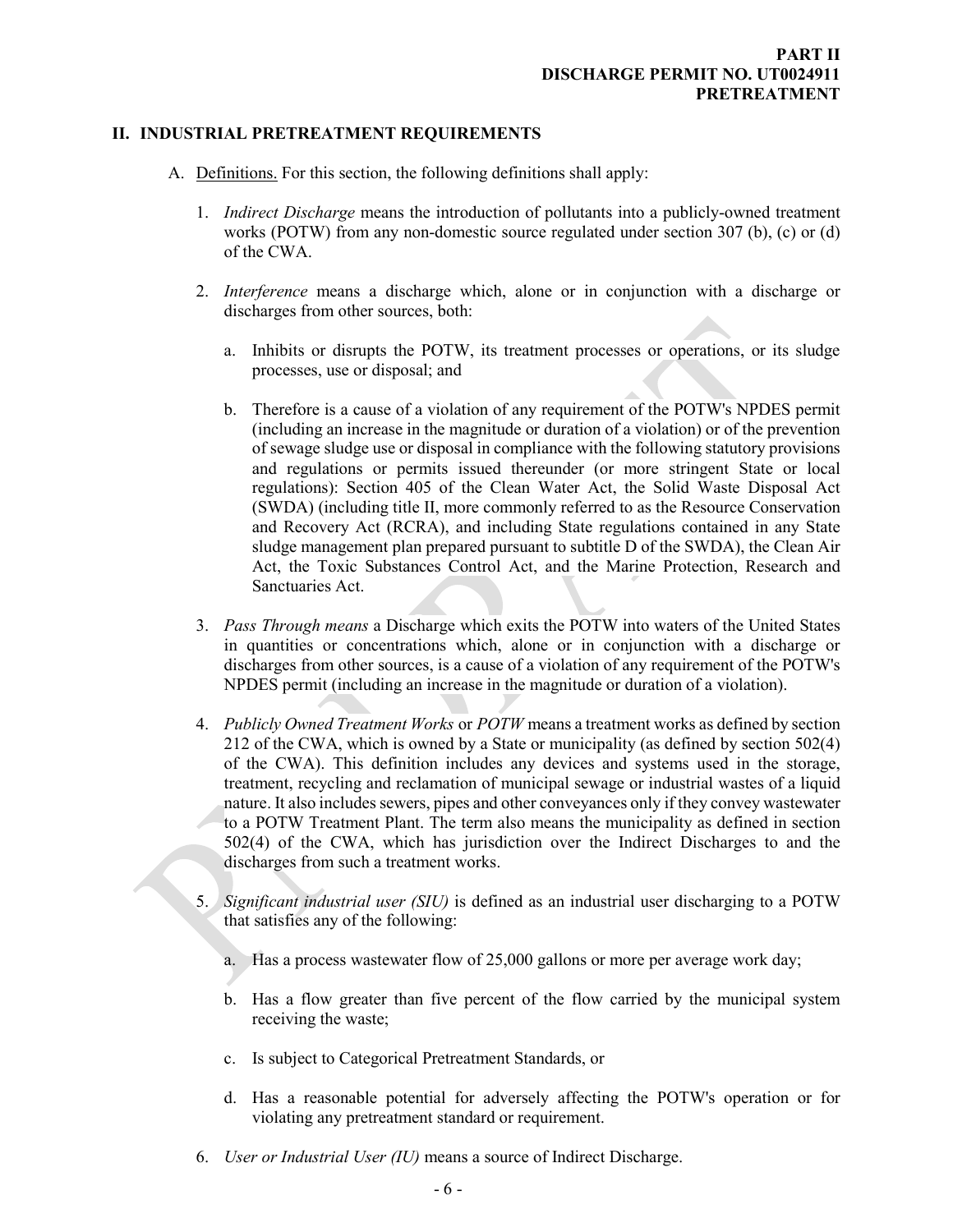## **PART II DISCHARGE PERMIT NO. UT0024911 PRETREATMENT**

- B. Discharge to POTW. Any wastewaters discharged to the sanitary sewer, either as a direct discharge or as a hauled waste, are subject to Federal, State and local pretreatment regulations. Pursuant to Section 307 of The Water Quality Act of 1987, the permittee shall comply with all applicable federal General Pretreatment Regulations promulgated at 40 CFR 403, the State Pretreatment Requirements at UAC R317-8-8, and any specific local discharge limitations developed by the Publicly Owned Treatment Works (POTW) accepting the wastewaters. At a minimum, the discharge, into a POTW must met the requirements of Part II.D. and E. of the permit.
- C. Hazardous Waste Notification. The permittee must notify the POTW, the EPA Regional Waste Management Director, the Director and the State hazardous waste authorities in writing, if they discharge any substance into a POTW that, if otherwise disposed of, would be considered a hazardous waste under 40 CFR 261. This notification must include the name of the hazardous waste, the EPA hazardous waste number, and the type of discharge (continuous or batch).
- D. General and Specific Prohibitions.
	- 1. General Prohibitions. The permittee may not introduce into a POTW any pollutant(s) which cause Pass Through or Interference. These general prohibitions and the specific prohibitions in paragraph 2. of this section apply to the introducing pollutants into a POTW whether or not the permittee is subject to other National Pretreatment Standards or any national, State, or local Pretreatment Requirements.
	- 2. Specific Prohibitions. The following pollutants shall not be introduced into a POTW:
		- a. Pollutants which create a fire or explosion hazard in the publicly owned treatment works (POTW), including, but not limited to, wastestreams with a closed cup flashpoint of less than  $140^{\circ}F(60^{\circ}C)$ ;
		- b. Pollutants, which will cause corrosive structural damage to the POTW, but in no case, discharges with a pH lower than 5.0;
		- c. Solid or viscous pollutants in amounts which will cause obstruction to the flow in the POTW resulting in interference;
		- d. Any pollutant, including oxygen demanding pollutants (BOD, etc.), released in a discharge at such volume or strength as to cause interference in the POTW;
		- e. Heat in amounts, which will inhibit biological activity in the POTW, resulting in interference, but in no case, heat in such quantities that the influent to the sewage treatment works exceeds 104˚F (40˚C));
		- f. Petroleum oil, nonbiodegradable cutting oil, or products of mineral oil origin in amounts that will cause interference or pass through;
		- g. Pollutants, which result in the presence of toxic gases, vapor, or fumes within the POTW in a quantity that may cause worker health or safety problems;
		- h. Any trucked or hauled pollutants, except at discharge points designated by the POTW; or
		- i. Any pollutant that causes pass through or interference at the POTW.
		- j. Any specific pollutant which exceeds any local limitation established by the POTW.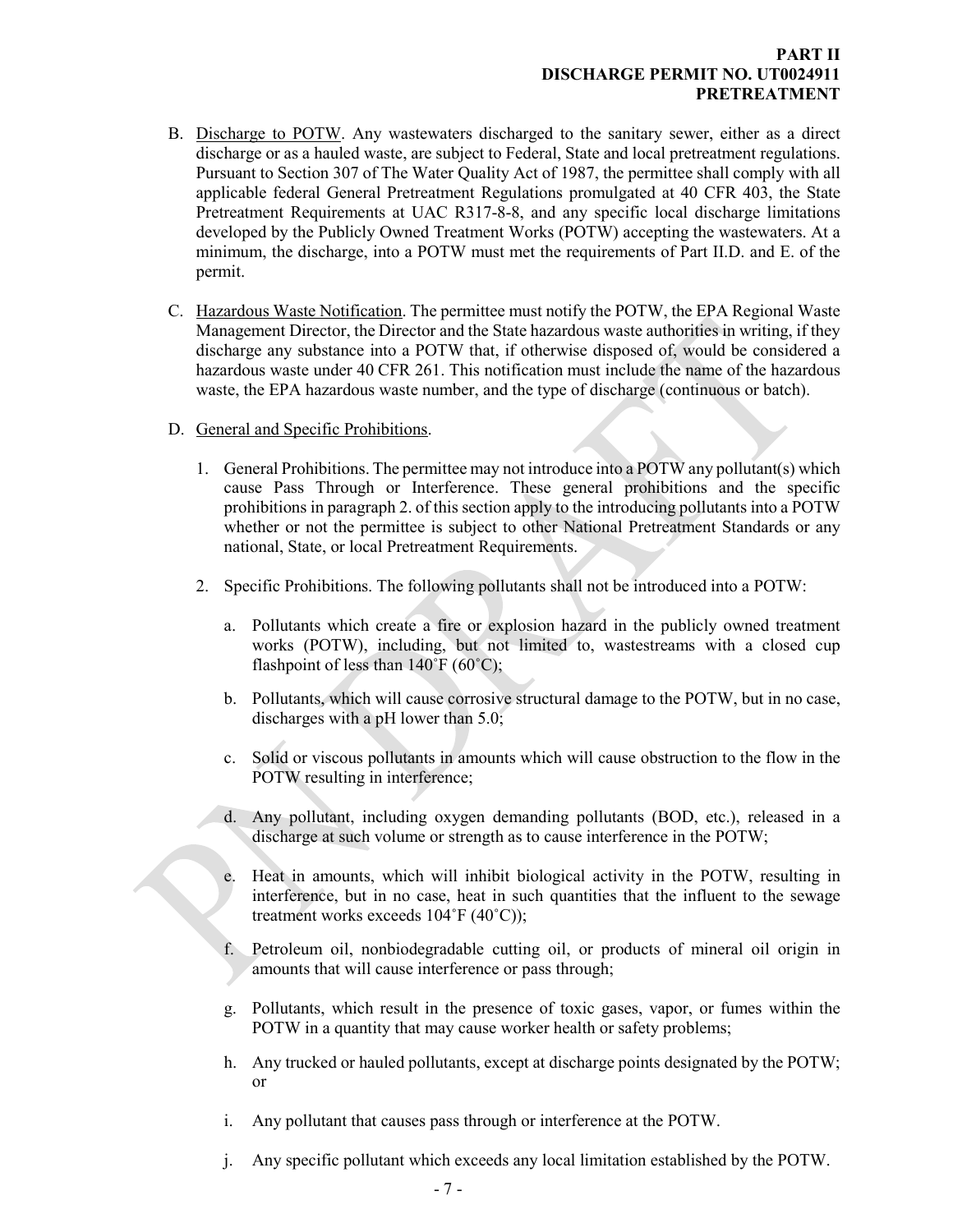#### **PART II DISCHARGE PERMIT NO. UT0024911 PRETREATMENT**

E. Categorical Standards. In addition to the general and specific limitations expressed in *Part II. D.* of this section, applicable National Categorical Pretreatment Standards must be met by all industrial users discharging into a POTW. These standards are published in the federal regulations at *40 CFR 405 through 471*.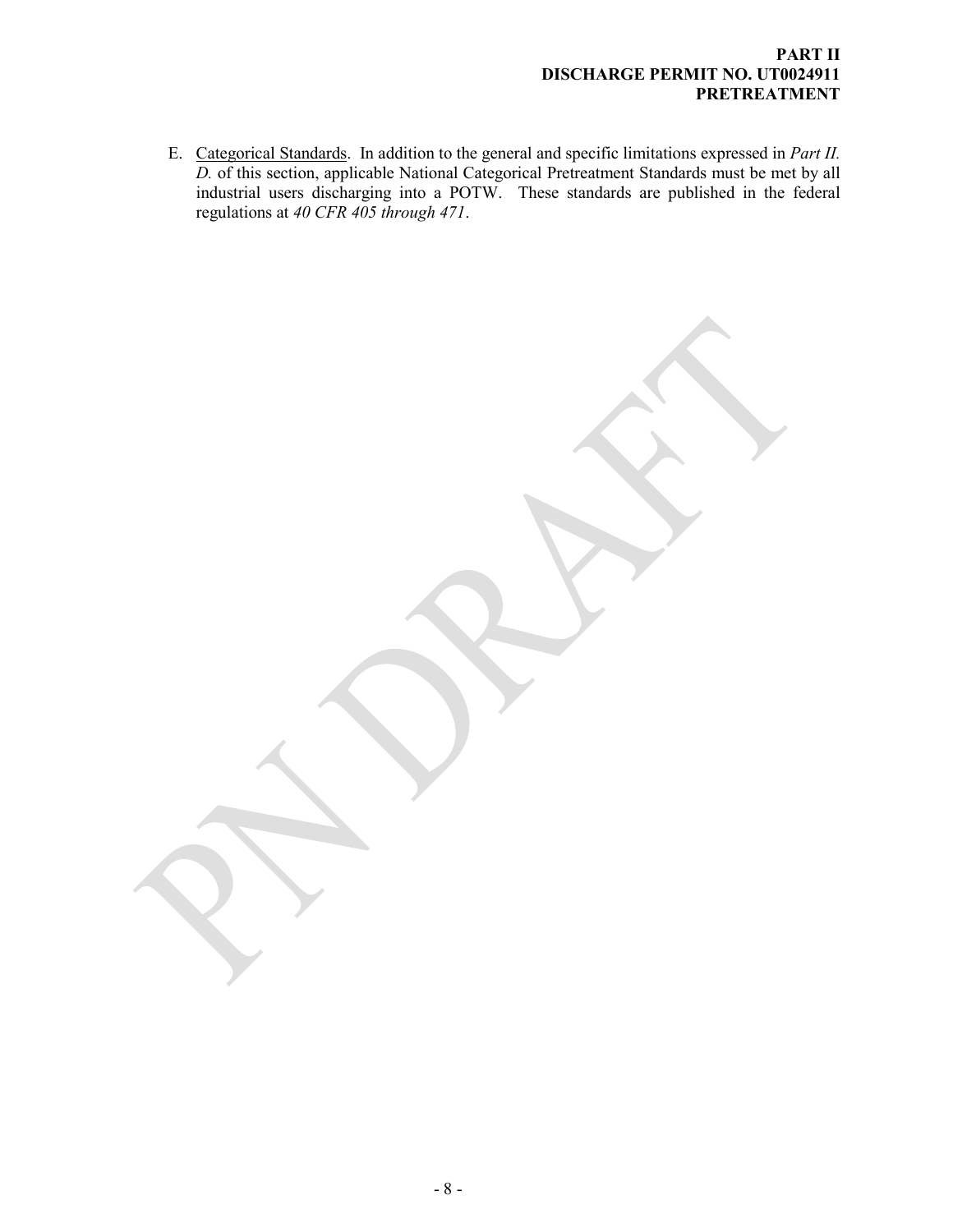# <span id="page-11-0"></span>**III. BIOSOLIDS REQUIREMENTS**

The State of Utah has adopted the 40 CFR 503 federal regulations for the disposal of sewage sludge (biosolids) by reference. However, this facility does not receive, generate, treat or dispose of biosolids. Therefore 40 CFR 503 does not apply. As a result, there are no specific biosolids requirements in this permit.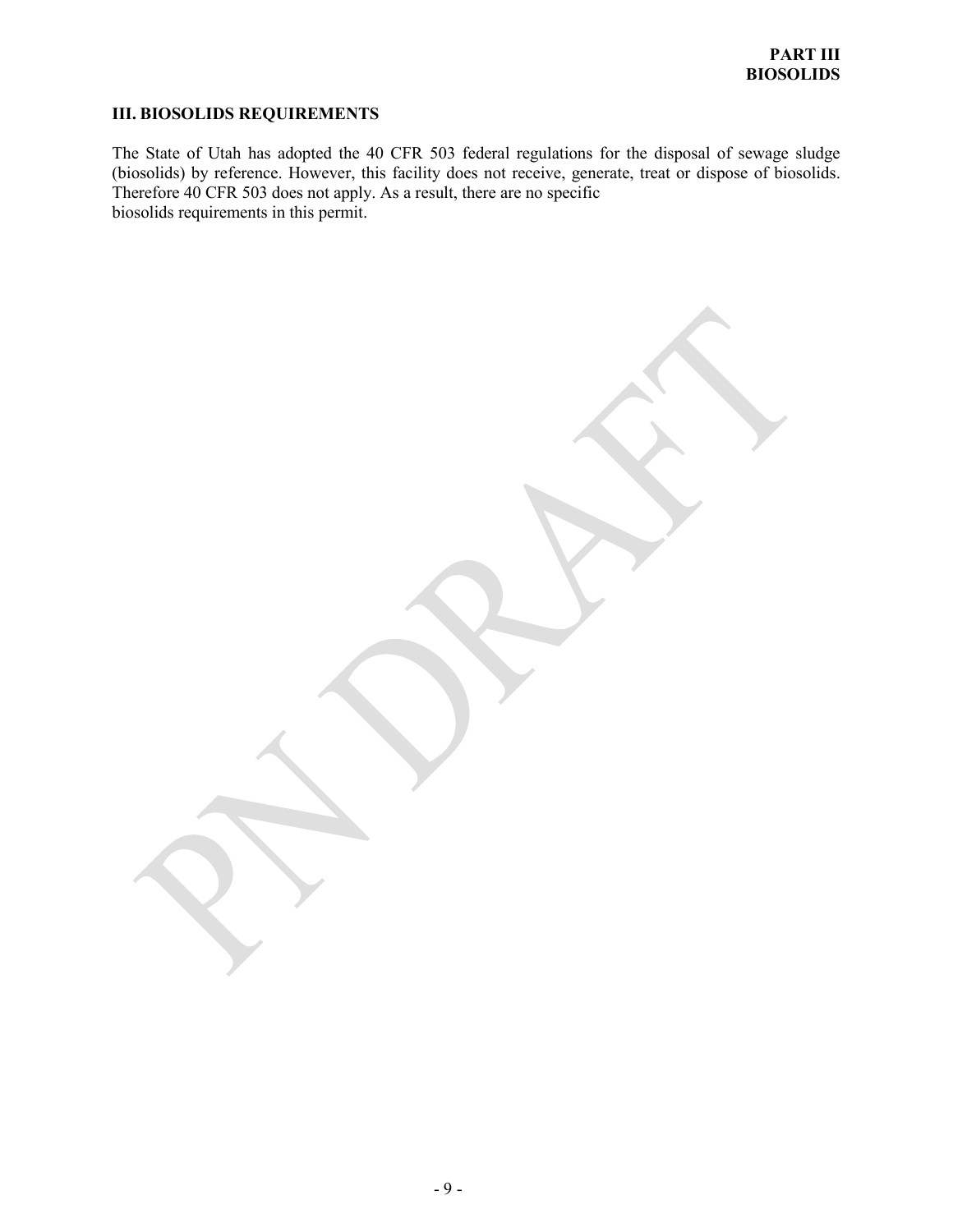## **IV. STORM WATER REQUIREMENTS.**

- <span id="page-12-0"></span>A. Industrial Storm Water Permit. Based on the type of industrial activities occurring at the facility, the permittee is required to maintain separate coverage or an appropriate exclusion under the Multi-Sector General Permit (MSGP) for Storm Water Discharges Associated with Industrial Activities (UTR000000). If the facility is not already covered, the permittee has 30 days from when this permit is issued to submit the appropriate Notice of Intent (NOI) for the MSGP or exclusion documentation.
- B. Construction Storm Water Permit. Any construction at the facility that disturbs an acre or more of land, including less than an acre if it is part of a common plan of development or sale, is required to obtain coverage under the UPDES Construction General Storm Water Permit (UTRC00000). Permit coverage must be obtained prior to land disturbance. If the site qualifies, a Low Erosivity Waiver (LEW) Certification may be submitted instead of permit coverage.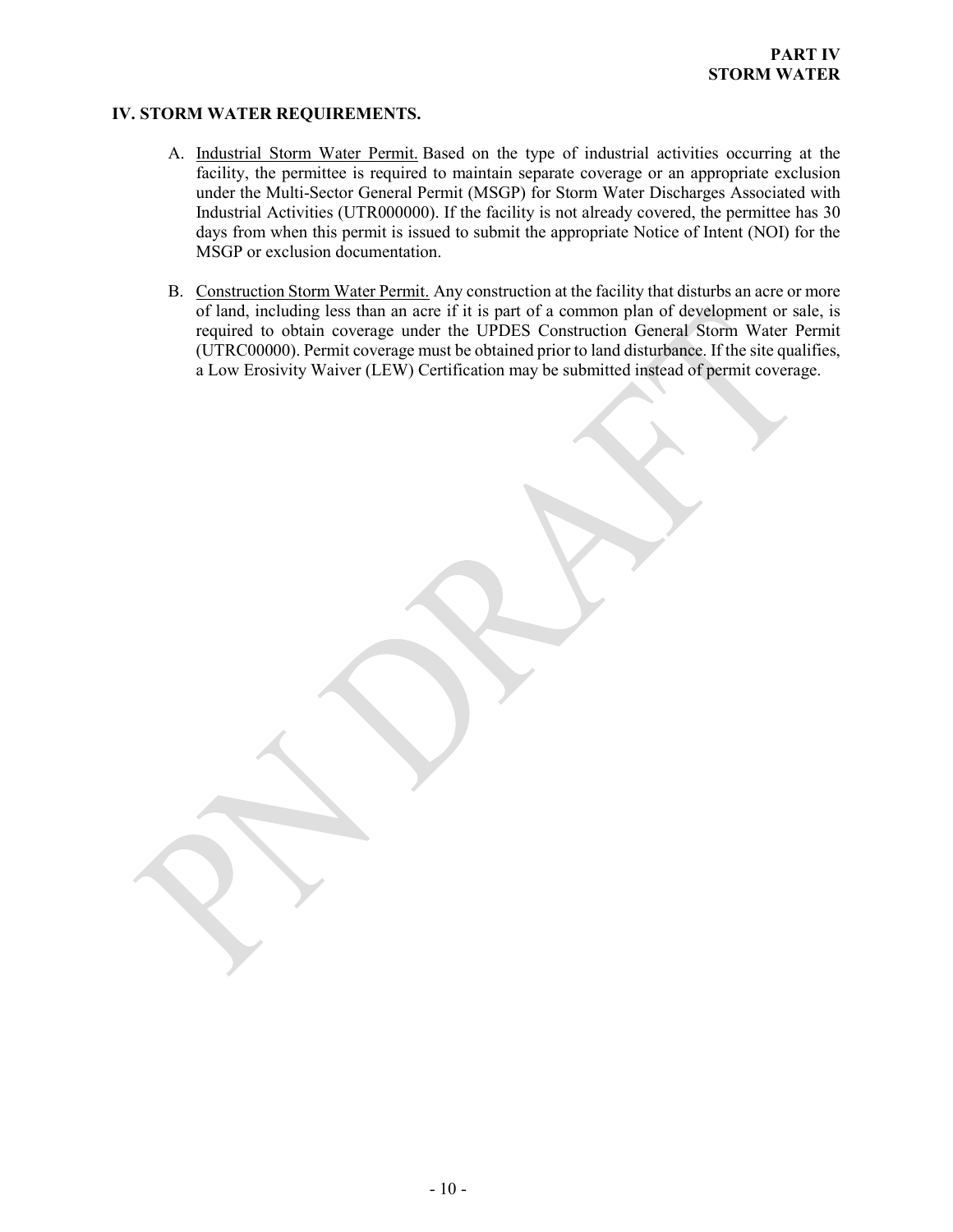#### **V. MONITORING, RECORDING & GENERAL REPORTING REQUIREMENTS**

- <span id="page-13-1"></span><span id="page-13-0"></span>A. Representative Sampling. Samples taken in compliance with the monitoring requirements established under *Part I* shall be collected from the effluent stream prior to discharge into the receiving waters. Samples and measurements shall be representative of the volume and nature of the monitored discharge. Samples of biosolids shall be collected at a location representative of the quality of biosolids immediately prior to the use-disposal practice.
- <span id="page-13-2"></span>B. Monitoring Procedures. Monitoring must be conducted according to test procedures approved under *Utah Administrative Code ("UAC") R317-2-10 and 40CFR Part 503*, unless other test procedures have been specified in this permit.
- <span id="page-13-3"></span>C. Penalties for Tampering. The *Act* provides that any person who falsifies, tampers with, or knowingly renders inaccurate, any monitoring device or method required to be maintained under this permit shall, upon conviction, be punished by a fine of not more than \$10,000 per violation, or by imprisonment for not more than six months per violation, or by both.
- <span id="page-13-4"></span>D. Compliance Schedules. Reports of compliance or noncompliance with, or any progress reports on, interim and final requirements contained in any Compliance Schedule of this permit shall be submitted no later than 14 days following each schedule date.
- <span id="page-13-5"></span>E. Additional Monitoring by the Permittee. If the permittee monitors any parameter more frequently than required by this permit, using test procedures approved under *UAC R317-2-10*  and *40 CFR 503* or as specified in this permit, the results of this monitoring shall be included in the calculation and reporting of the data submitted in the DMR or the Biosolids Report Form. Such increased frequency shall also be indicated. Only those parameters required by the permit need to be reported.
- <span id="page-13-6"></span>F. Records Contents. Records of monitoring information shall include:
	- 1. The date, exact place, and time of sampling or measurements:
	- 2. The individual(s) who performed the sampling or measurements;
	- 3. The date(s) and time(s) analyses were performed;
	- 4. The individual(s) who performed the analyses;
	- 5. The analytical techniques or methods used; and,
	- 6. The results of such analyses.
- <span id="page-13-7"></span>G. Retention of Records. The permittee shall retain records of all monitoring information, including all calibration and maintenance records and all original strip chart recordings for continuous monitoring instrumentation, copies of all reports required by this permit, and records of all data used to complete the application for this permit, for a period of at least five years from the date of the sample, measurement, report or application. This period may be extended by request of the Director at any time. A copy of this UPDES permit must be maintained on site during the duration of activity at the permitted location
- <span id="page-13-8"></span>H. Twenty-four Hour Notice of Noncompliance Reporting.
	- 1. The permittee shall (orally) report any noncompliance including transportation accidents, spills, and uncontrolled runoff from biosolids transfer or land application sites which may seriously endanger health or environment, as soon as possible, but no later than twentyfour (24) hours from the time the permittee first became aware of circumstances. The report shall be made to the Division of Water Quality, (801) 536-4300, or 24-hour answering service (801) 536-4123.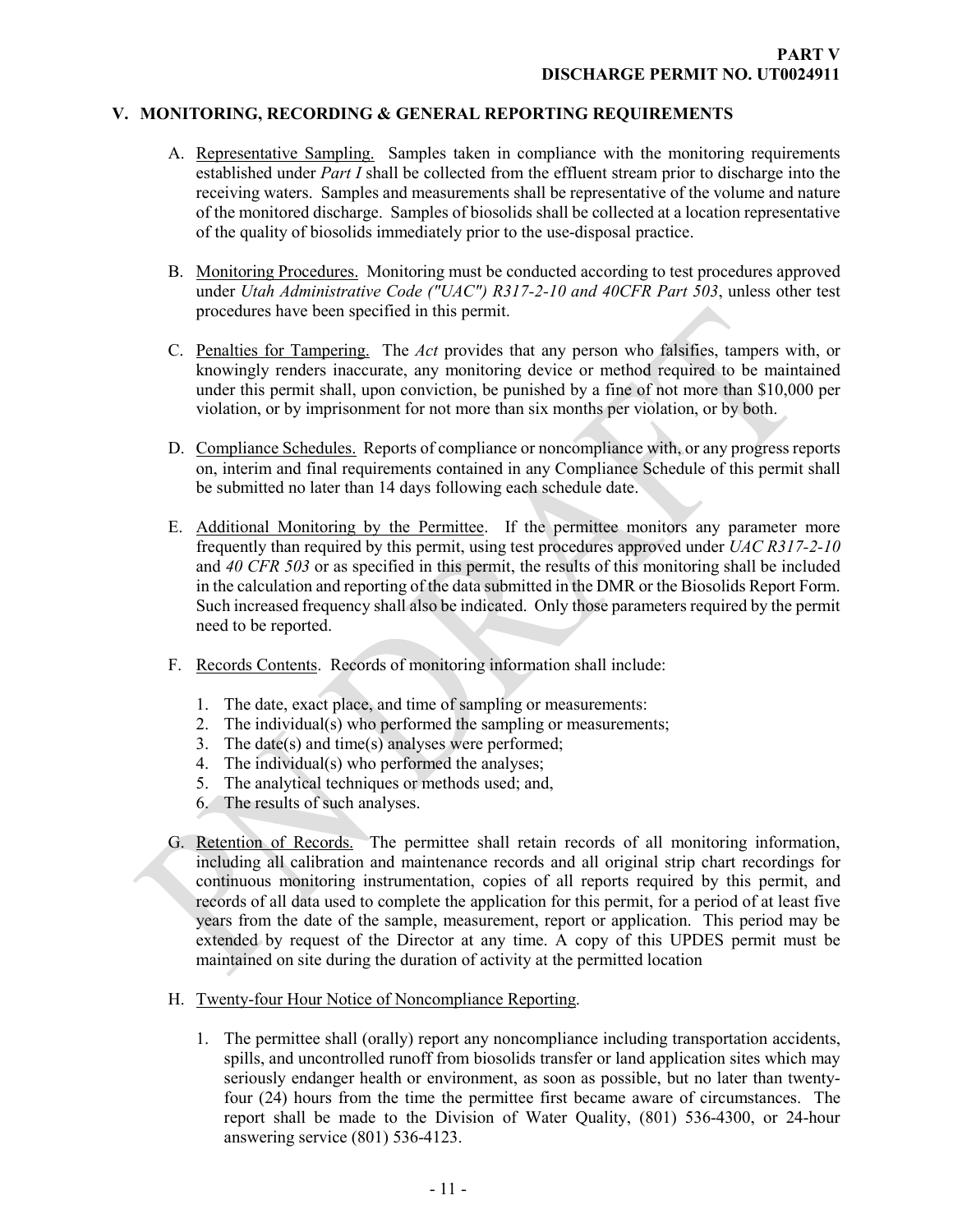- 2. The following occurrences of noncompliance shall be reported by telephone (801) 536- 4300 as soon as possible but no later than 24 hours from the time the permittee becomes aware of the circumstances:
	- a. Any noncompliance which may endanger health or the environment;
	- b. Any unanticipated bypass, which exceeds any effluent limitation in the permit (See *Part VI.G, Bypass of Treatment Facilities.)*;
	- c. Any upset which exceeds any effluent limitation in the permit (See *Part VI.H*, *Upset Conditions*.);
	- d. Violation of a daily discharge limitation for any of the pollutants listed in the permit; or,
	- e. Violation of any of the Table 3 metals limits, the pathogen limits, the vector attraction reduction limits or the management practices for biosolids that have been sold or given away.
- 3. A written submission shall also be provided within five days of the time that the permittee becomes aware of the circumstances. The written submission shall contain:
	- a. A description of the noncompliance and its cause;
	- b. The period of noncompliance, including exact dates and times;
	- c. The estimated time noncompliance is expected to continue if it has not been corrected;
	- d. Steps taken or planned to reduce, eliminate, and prevent reoccurrence of the noncompliance; and,
	- e. Steps taken, if any, to mitigate the adverse impacts on the environment and human health during the noncompliance period.
- 4. The Director may waive the written report on a case-by-case basis if the oral report has been received within 24 hours by the Division of Water Quality, (801) 536-4300.
- <span id="page-14-0"></span>5. Reports shall be submitted to the addresses in *Part I.D*, *Reporting of Monitoring Results*.
- I. Other Noncompliance Reporting. Instances of noncompliance not required to be reported within 24 hours shall be reported at the time that monitoring reports for *Part I.D* are submitted. The reports shall contain the information listed in *Part V.H.3*
- <span id="page-14-1"></span>J. Inspection and Entry The permittee shall allow the Director, or an authorized representative, upon the presentation of credentials and other documents as may be required by law, to:
	- 1. Enter upon the permittee's premises where a regulated facility or activity is located or conducted, or where records must be kept under the conditions of the permit;
	- 2. Have access to and copy, at reasonable times, any records that must be kept under the conditions of this permit;
	- 3. Inspect at reasonable times any facilities, equipment (including monitoring and control equipment), practices, or operations regulated or required under this permit, including but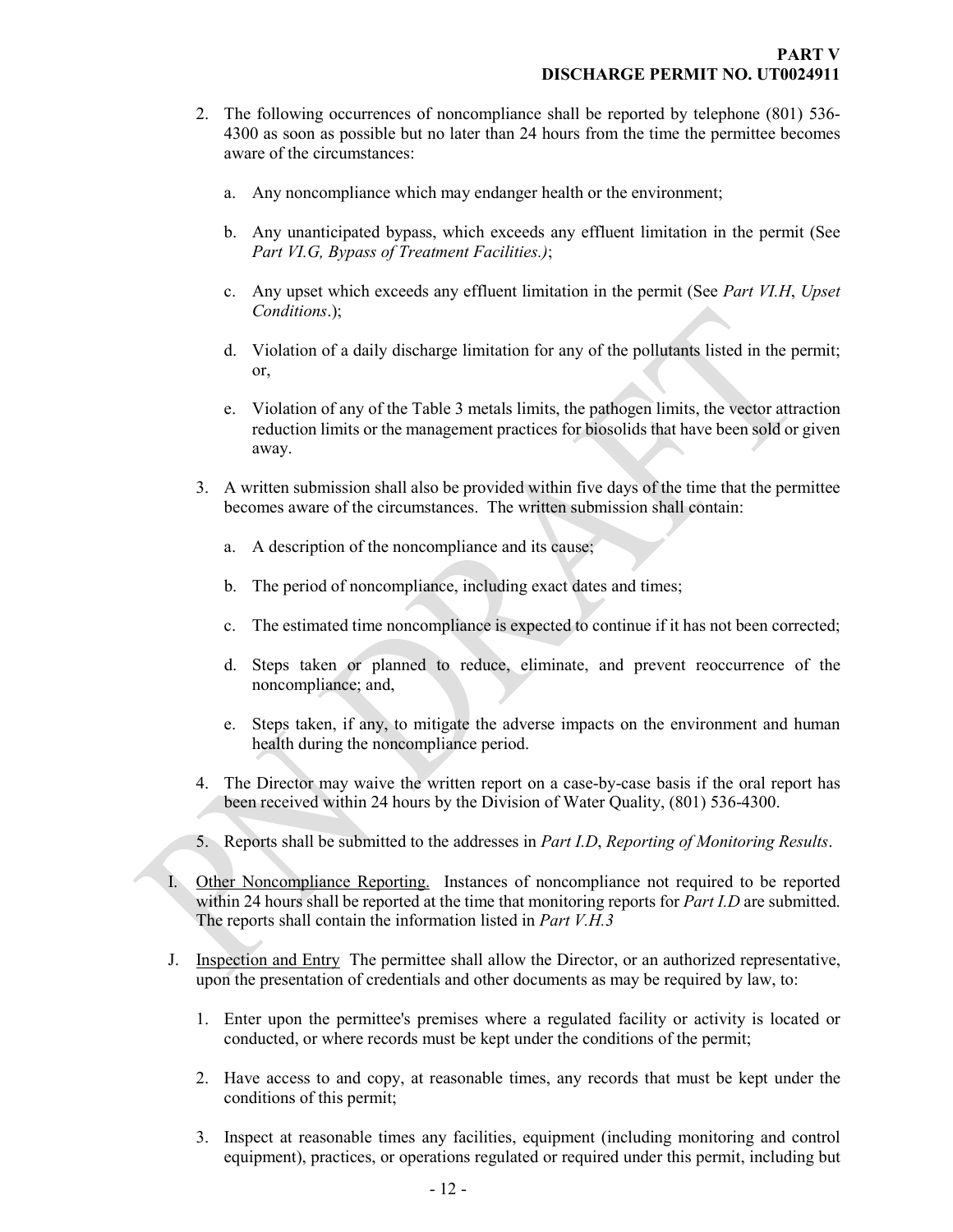not limited to, biosolids treatment, collection, storage facilities or area, transport vehicles and containers, and land application sites;

- 4. Sample or monitor at reasonable times, for the purpose of assuring permit compliance or as otherwise authorized by the *Act*, any substances or parameters at any location, including, but not limited to, digested biosolids before dewatering, dewatered biosolids, biosolids transfer or staging areas, any ground or surface waters at the land application sites or biosolids, soils, or vegetation on the land application sites; and,
- 5. The permittee shall make the necessary arrangements with the landowner or leaseholder to obtain permission or clearance, the Director, or authorized representative, upon the presentation of credentials and other documents as may be required by law, will be permitted to enter without delay for the purposes of performing their responsibilities.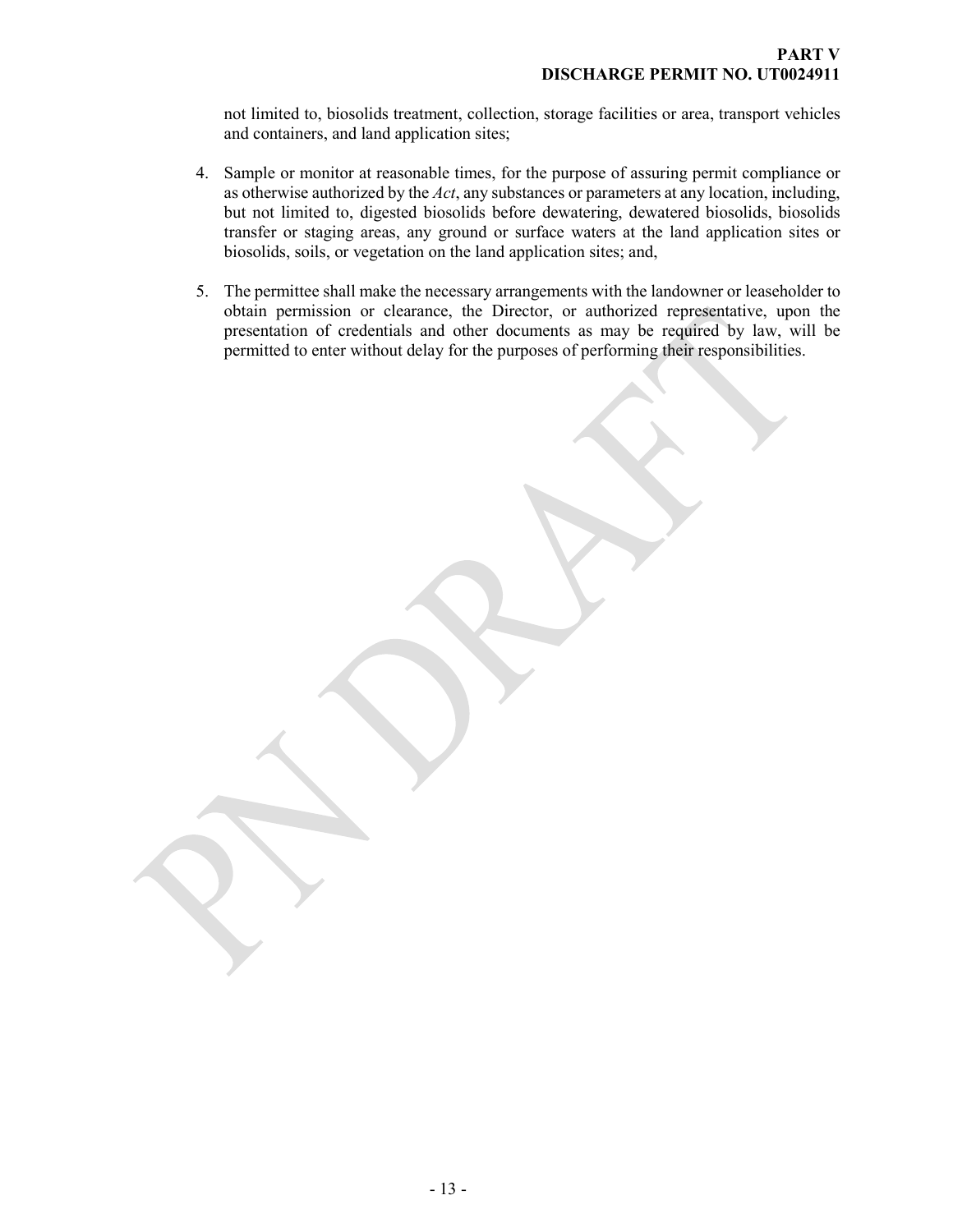## **VI. COMPLIANCE RESPONSIBILITIES**

- <span id="page-16-1"></span><span id="page-16-0"></span>A. Duty to Comply. The permittee must comply with all conditions of this permit. Any permit noncompliance constitutes a violation of the Act and is grounds for enforcement action; for permit termination, revocation and reissuance, or modification; or for denial of a permit renewal application. The permittee shall give advance notice to the Director of any planned changes in the permitted facility or activity, which may result in noncompliance with permit requirements.
- <span id="page-16-2"></span>B. Penalties for Violations of Permit Conditions. The *Act* provides that any person who violates a permit condition implementing provisions of the *Act* is subject to a civil penalty not to exceed \$10,000 per day of such violation. Any person who willfully or negligently violates permit conditions or the Act is subject to a fine not exceeding \$25,000 per day of violation. Any person convicted under *UCA 19-5-115(2)* a second time shall be punished by a fine not exceeding \$50,000 per day. Except as provided at *Part VI.G*, *Bypass of Treatment Facilities* and *Part VI.H*, *Upset Conditions*, nothing in this permit shall be construed to relieve the permittee of the civil or criminal penalties for noncompliance.
- <span id="page-16-3"></span>C. Need to Halt or Reduce Activity not a Defense. It shall not be a defense for a permittee in an enforcement action that it would have been necessary to halt or reduce the permitted activity in order to maintain compliance with the conditions of this permit.
- <span id="page-16-4"></span>D. Duty to Mitigate. The permittee shall take all reasonable steps to minimize or prevent any discharge in violation of this permit, which has a reasonable likelihood of adversely affecting human health or the environment. The permittee shall also take all reasonable steps to minimize or prevent any land application in violation of this permit.
- <span id="page-16-5"></span>E. Proper Operation and Maintenance. The permittee shall at all times properly operate and maintain all facilities and systems of treatment and control (and related appurtenances) which are installed or used by the permittee to achieve compliance with the conditions of this permit. Proper operation and maintenance also includes adequate laboratory controls and quality assurance procedures. This provision requires the operation of back-up or auxiliary facilities or similar systems, which are installed by a permittee only when the operation is necessary to achieve compliance with the conditions of the permit.
- <span id="page-16-6"></span>F. Removed Substances. Collected screening, grit, solids, sludge, or other pollutants removed in the course of treatment shall be disposed of in such a manner so as to prevent any pollutant from entering any waters of the state or creating a health hazard. Sludge/digester supernatant and filter backwash shall not directly enter either the final effluent or waters of the state by any other direct route.
- <span id="page-16-7"></span>G. Bypass of Treatment Facilities.
	- 1. Bypass Not Exceeding Limitations. The permittee may allow any bypass to occur which does not cause effluent limitations to be exceeded, but only if it also is for essential maintenance to assure efficient operation. These bypasses are not subject to paragraph 2 and 3 of this section.
	- 2. Prohibition of Bypass.
		- a. Bypass is prohibited, and the Director may take enforcement action against a permittee for bypass, unless: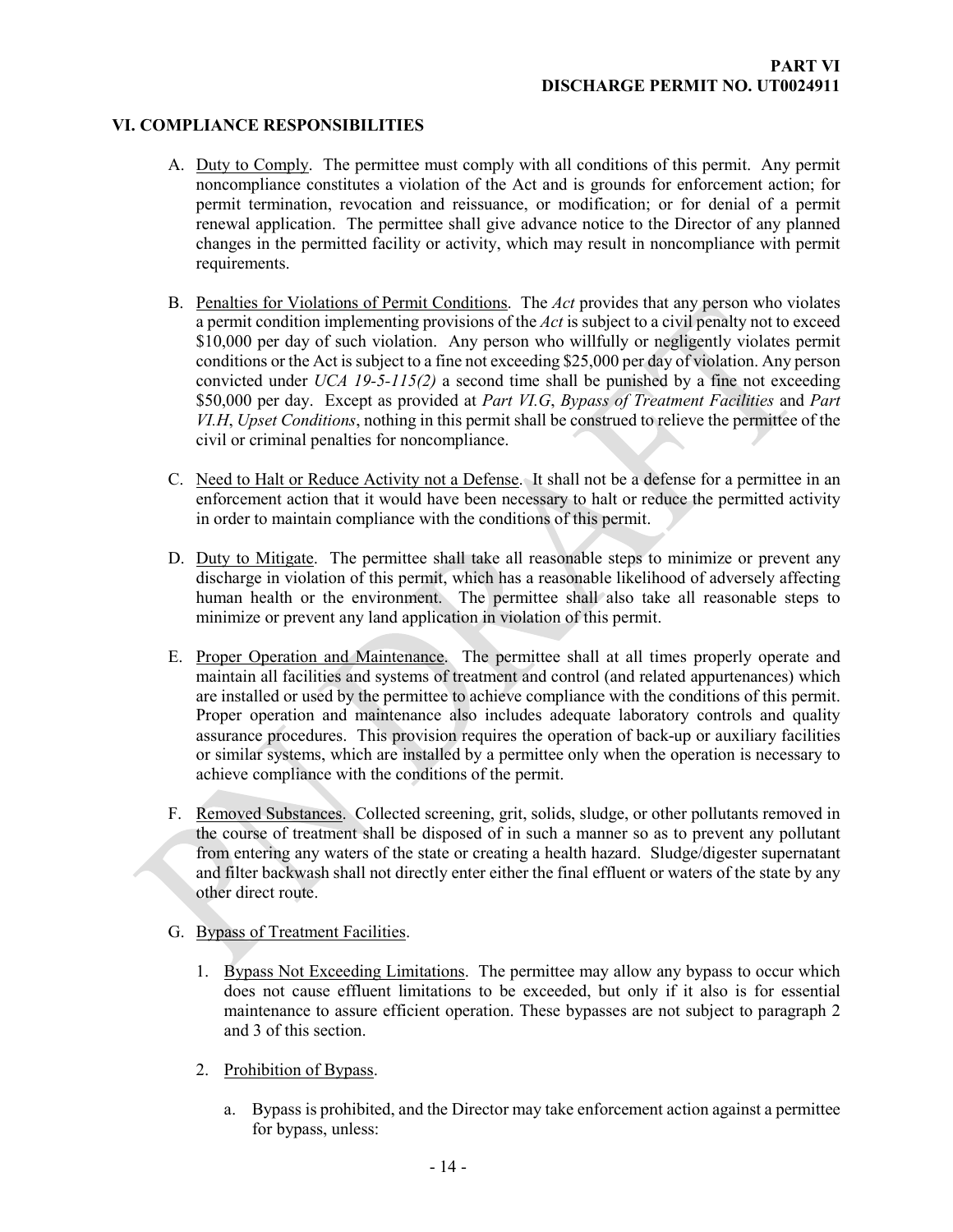- (1) Bypass was unavoidable to prevent loss of human life, personal injury, or severe property damage;
- (2) There were no feasible alternatives to bypass, such as the use of auxiliary treatment facilities, retention of untreated wastes, or maintenance during normal periods of equipment downtime. This condition is not satisfied if adequate backup equipment should have been installed in the exercise of reasonable engineering judgement to prevent a bypass which occurred during normal periods of equipment downtime or preventive maintenance, and
- (3) The permittee submitted notices as required under *section VI.G.3*.
- b. The Director may approve an anticipated bypass, after considering its adverse effects, if the Director determines that it will meet the three conditions listed in *sections VI.G.2.a (1), (2) and (3)*.
- 3. Notice.
	- a. *Anticipated bypass*. Except as provided above in *section VI.G.2* and below in *section VI.G.3.b*, if the permittee knows in advance of the need for a bypass, it shall submit prior notice, at least ninety days before the date of bypass. The prior notice shall include the following unless otherwise waived by the Director:
		- (1) Evaluation of alternative to bypass, including cost-benefit analysis containing an assessment of anticipated resource damages:
		- (2) A specific bypass plan describing the work to be performed including scheduled dates and times. The permittee must notify the Director in advance of any changes to the bypass schedule;
		- (3) Description of specific measures to be taken to minimize environmental and public health impacts;
		- (4) A notification plan sufficient to alert all downstream users, the public and others reasonably expected to be impacted by the bypass;
		- (5) A water quality assessment plan to include sufficient monitoring of the receiving water before, during and following the bypass to enable evaluation of public health risks and environmental impacts; and,
		- (6) Any additional information requested by the Director.
	- b. *Emergency Bypass*. Where ninety days advance notice is not possible, the permittee must notify the Director, and the Director of the Department of Natural Resources, as soon as it becomes aware of the need to bypass and provide to the Director the information in *section VI.G.3.a.(1) through (6)* to the extent practicable.
	- c. *Unanticipated bypass*. The permittee shall submit notice of an unanticipated bypass to the Director as required under *Part IV.H*, Twenty-Four Hour Reporting. The permittee shall also immediately notify the Director of the Department of Natural Resources, the public and downstream users and shall implement measures to minimize impacts to public health and environment to the extent practicable.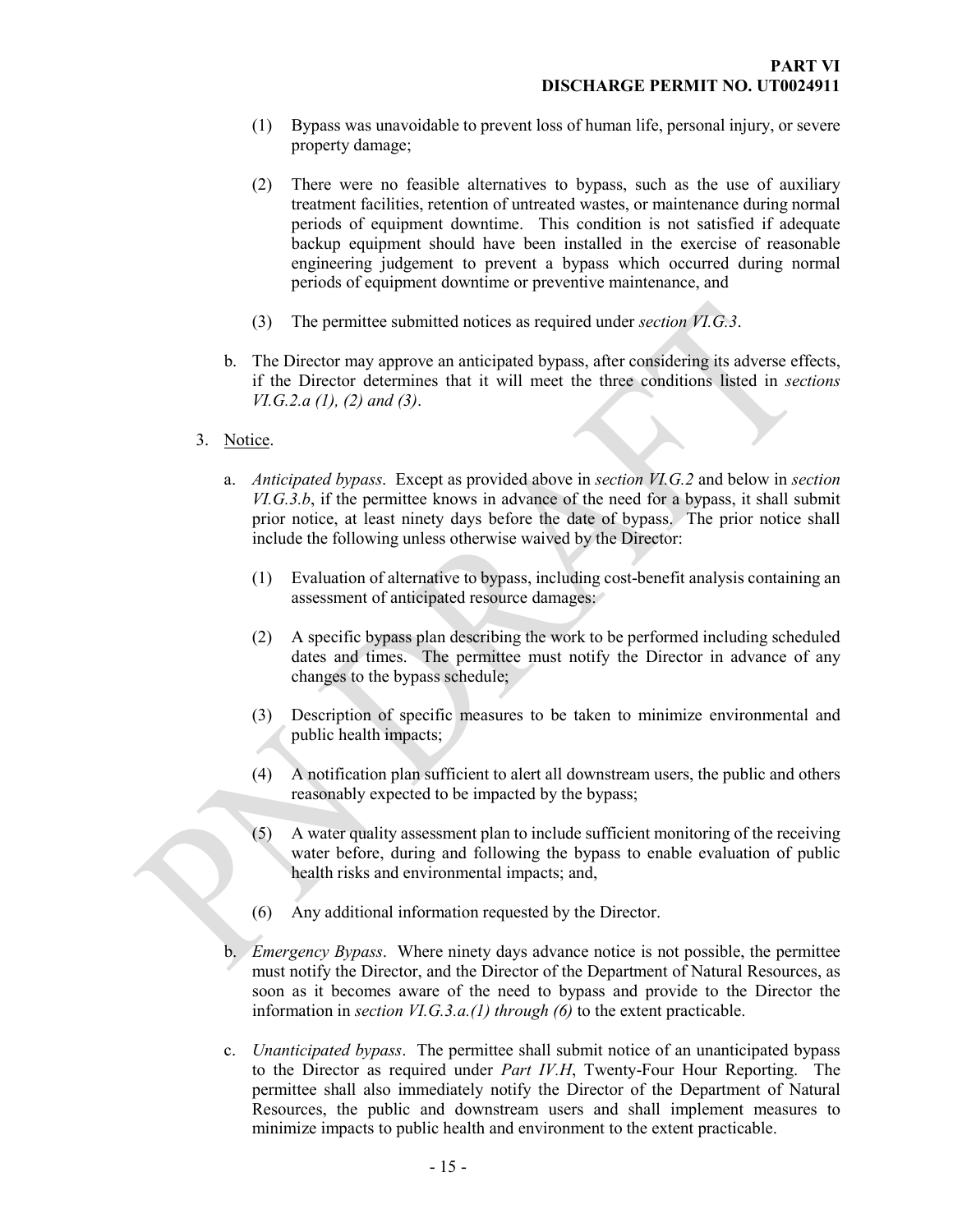## H. Upset Conditions.

- <span id="page-18-0"></span>1. Effect of an upset. An upset constitutes an affirmative defense to an action brought for noncompliance with technology-based permit effluent limitations if the requirements of paragraph 2 of this section are met. Director's administrative determination regarding a claim of upset cannot be judiciously challenged by the permittee until such time as an action is initiated for noncompliance.
- 2. Conditions necessary for a demonstration of upset. A permittee who wishes to establish the affirmative defense of upset shall demonstrate, through properly signed, contemporaneous operating logs, or other relevant evidence that:
	- a. An upset occurred and that the permittee can identify the cause(s) of the upset;
	- b. The permitted facility was at the time being properly operated;
	- c. The permittee submitted notice of the upset as required under *Part V.H*, *Twenty-four Hour Notice of Noncompliance Reporting*; and,
	- d. The permittee complied with any remedial measures required under *Part VI.D*, *Duty to Mitigate*.

<span id="page-18-2"></span><span id="page-18-1"></span>Burden of proof. In any enforcement proceeding, the permittee seeking to establish the occurrence of an upset has the burden of proof.

- I. Toxic Pollutants. The permittee shall comply with effluent standards or prohibitions established under Section 307(a) of *The Water Quality Act of 1987* for toxic pollutants within the time provided in the regulations that establish those standards or prohibitions, even if the permit has not yet been modified to incorporate the requirement.
- J. Changes in Discharge of Toxic Substances. Notification shall be provided to the Executive Secretary as soon as the permittee knows of, or has reason to believe:
	- 1. That any activity has occurred or will occur which would result in the discharge, on a routine or frequent basis, of any toxic pollutant which is not limited in the permit, if that discharge will exceed the highest of the following "notification levels":
		- a. One hundred micrograms per liter (100 ug/L);
		- b. Two hundred micrograms per liter (200 ug/L) for acrolein and acrylonitrile; five hundred micrograms per liter (500 ug/L) for 2,4-dinitrophenol and for 2-methyl-4, 6 dinitrophenol; and one milligram per liter (1 mg/L) for antimony;
		- c. Five (5) times the maximum concentration value reported for that pollutant in the permit application in accordance with *UAC R317-8-3.4(7)* or (10); or,
		- d. The level established by the Executive Secretary in accordance with *UAC R317-8- 4.2(6)*.
	- 2. That any activity has occurred or will occur which would result in any discharge, on a nonroutine or infrequent basis, of a toxic pollutant which is not limited in the permit, if that discharge will exceed the highest of the following "notification levels":\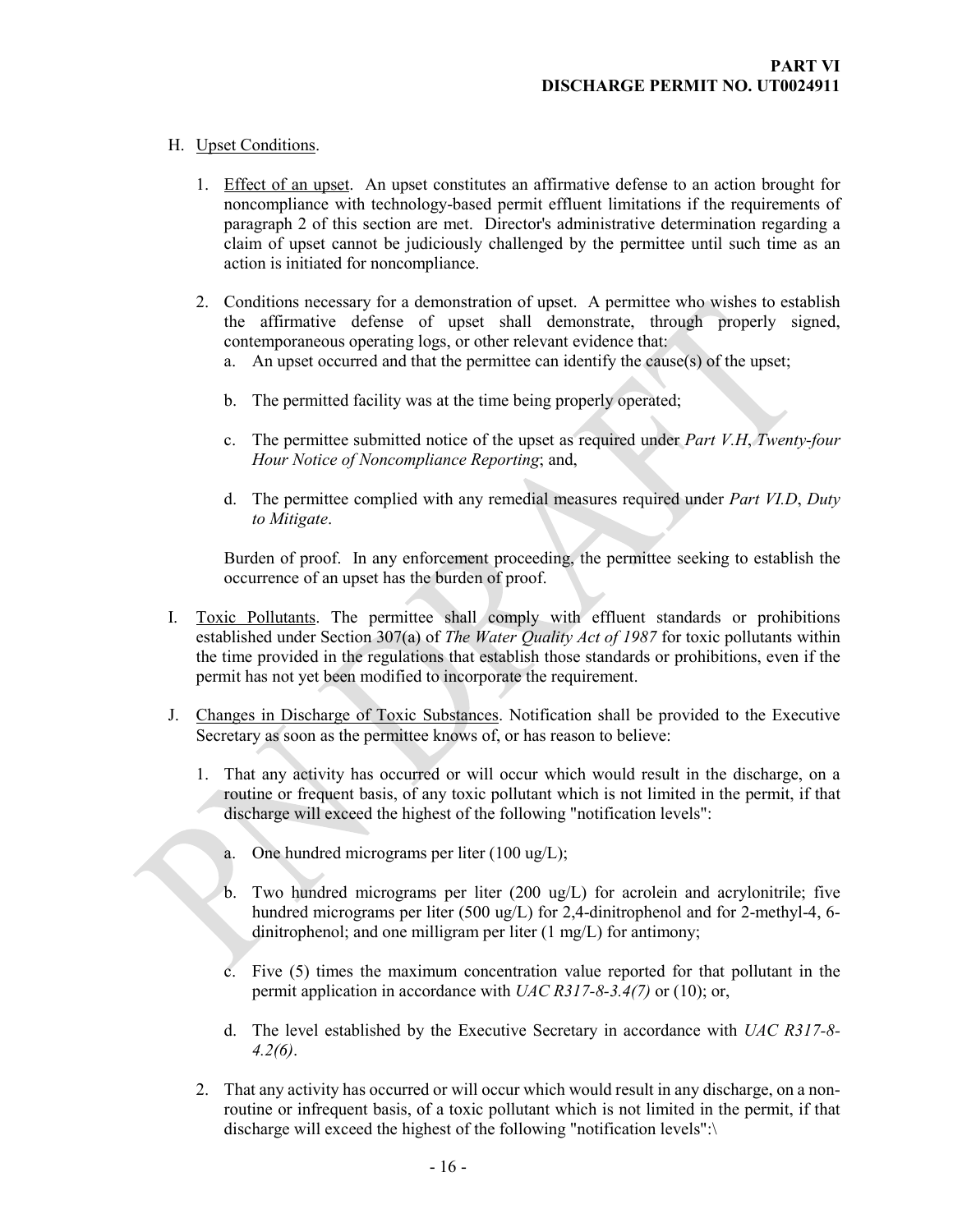- a. Five hundred micrograms per liter (500 ug/L);
- b. One milligram per liter (1 mg/L) for antimony:
- c. Ten (10) times the maximum concentration value reported for that pollutant in the permit application in accordance with *UAC R317-8-3.4(9)*; or,
- d. The level established by the Executive Secretary in accordance with *UAC R317-8- 4.2(6)*.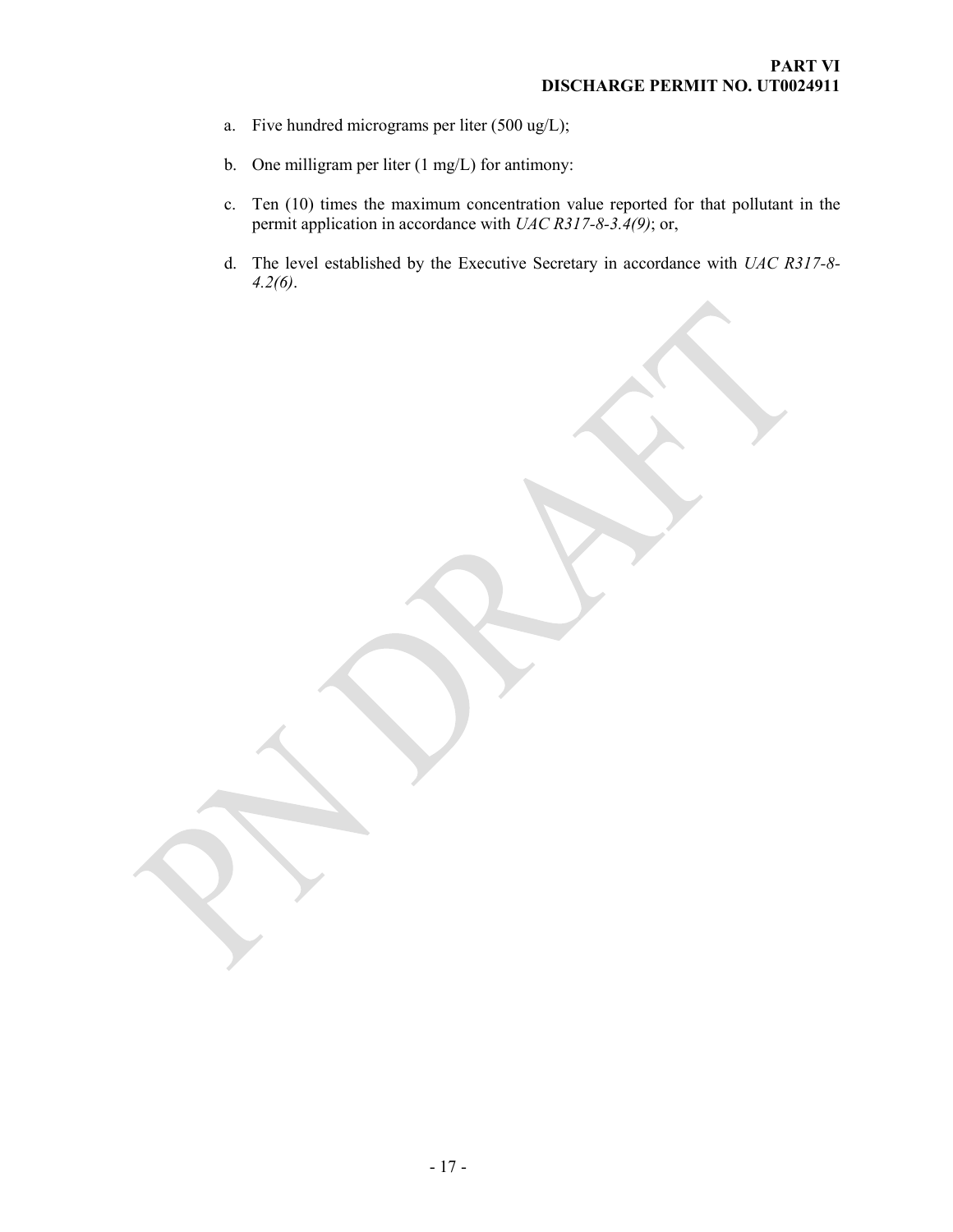## **VII. GENERAL REQUIREMENTS**

- <span id="page-20-1"></span><span id="page-20-0"></span>A. Planned Changes. The permittee shall give notice to the Director as soon as possible of any planned physical alterations or additions to the permitted facility. Notice is required only when the alteration or addition could significantly change the nature or increase the quantity of parameters discharged or pollutant sold or given away. This notification applies to pollutants, which are not subject to effluent limitations in the permit. In addition, if there are any planned substantial changes to the permittee's existing sludge facilities or their manner of operation or to current sludge management practices of storage and disposal, the permittee shall give notice to the Director of any planned changes at least 30 days prior to their implementation.
- <span id="page-20-2"></span>B. Anticipated Noncompliance. The permittee shall give advance notice to the Director of any planned changes in the permitted facility or activity, which may result in noncompliance with permit requirements.
- <span id="page-20-3"></span>C. Permit Actions. This permit may be modified, revoked and reissued, or terminated for cause. The filing of a request by the permittee for a permit modification, revocation and reissuance, or termination, or a notification of planned changes or anticipated noncompliance, does not stay any permit condition.
- <span id="page-20-4"></span>D. Duty to Reapply. If the permittee wishes to continue an activity regulated by this permit after the expiration date of this permit, the permittee shall apply for and obtain a new permit. The application shall be submitted at least 180 days before the expiration date of this permit.
- <span id="page-20-5"></span>E. Duty to Provide Information. The permittee shall furnish to the Director, within a reasonable time, any information which the Director may request to determine whether cause exists for modifying, revoking and reissuing, or terminating this permit, or to determine compliance with this permit. The permittee shall also furnish to the Director, upon request, copies of records required to be kept by this permit.
- <span id="page-20-6"></span>F. Other Information. When the permittee becomes aware that it failed to submit any relevant facts in a permit application, or submitted incorrect information in a permit application or any report to the Director, it shall promptly submit such facts or information.
- <span id="page-20-7"></span>G. Signatory Requirements. All applications, reports or information submitted to the Director shall be signed and certified.
	- 1. All permit applications shall be signed by either a principal executive officer or ranking elected official.
	- 2. All reports required by the permit and other information requested by the Director shall be signed by a person described above or by a duly authorized representative of that person. A person is a duly authorized representative only if:
		- a. The authorization is made in writing by a person described above and submitted to the Director, and,
		- b. The authorization specifies either an individual or a position having responsibility for the overall operation of the regulated facility, such as the position of plant manager, superintendent, position of equivalent responsibility, or an individual or position having overall responsibility for environmental matters. A duly authorized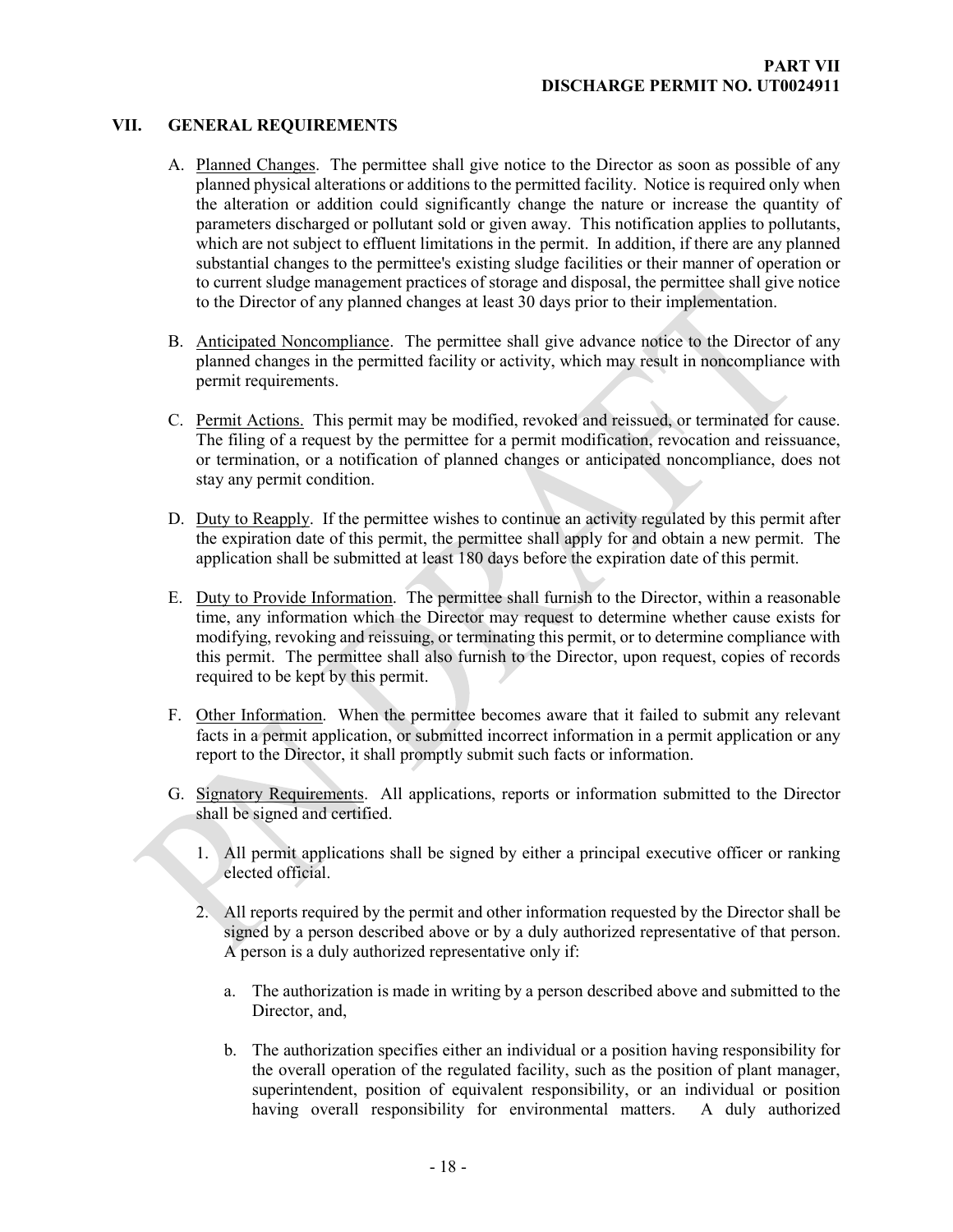representative may thus be either a named individual or any individual occupying a named position.

- 3. Changes to authorization. If an authorization under *paragraph VII.G.2* is no longer accurate because a different individual or position has responsibility for the overall operation of the facility, a new authorization satisfying the requirements of *paragraph VII.G.2.* must be submitted to the Director prior to or together with any reports, information, or applications to be signed by an authorized representative.
- 4. Certification. Any person signing a document under this section shall make the following certification:

"I certify under penalty of law that this document and all attachments were prepared under my direction or supervision in accordance with a system designed to assure that qualified personnel properly gather and evaluate the information submitted. Based on my inquiry of the person or persons who manage the system, or those persons directly responsible for gathering the information, the information submitted is, to the best of my knowledge and belief, true, accurate, and complete. I am aware that there are significant penalties for submitting false information, including the possibility of fine and imprisonment for knowing violations."

- <span id="page-21-0"></span>H. Penalties for Falsification of Reports. The *Act* provides that any person who knowingly makes any false statement, representation, or certification in any record or other document submitted or required to be maintained under this permit, including monitoring reports or reports of compliance or noncompliance shall, upon conviction be punished by a fine of not more than \$10,000.00 per violation, or by imprisonment for not more than six months per violation, or by both.
- <span id="page-21-1"></span>I. Availability of Reports. Except for data determined to be confidential under *UAC R317-8-3.2*, all reports prepared in accordance with the terms of this permit shall be available for public inspection at the office of Director. As required by the *Act*, permit applications, permits and effluent data shall not be considered confidential.
- <span id="page-21-2"></span>J. Oil and Hazardous Substance Liability. Nothing in this permit shall be construed to preclude the permittee of any legal action or relieve the permittee from any responsibilities, liabilities, or penalties to which the permittee is or may be subject under the *Act*.
- <span id="page-21-3"></span>K. Property Rights. The issuance of this permit does not convey any property rights of any sort, or any exclusive privileges, nor does it authorize any injury to private property or any invasion of personal rights, nor any infringement of federal, state or local laws or regulations.
- <span id="page-21-4"></span>L. Severability. The provisions of this permit are severable, and if any provisions of this permit, or the application of any provision of this permit to any circumstance, is held invalid, the application of such provision to other circumstances, and the remainder of this permit, shall not be affected thereby.
- <span id="page-21-5"></span>M. Transfers. This permit may be automatically transferred to a new permittee if:
	- 1. The current permittee notifies the Director at least 20 days in advance of the proposed transfer date;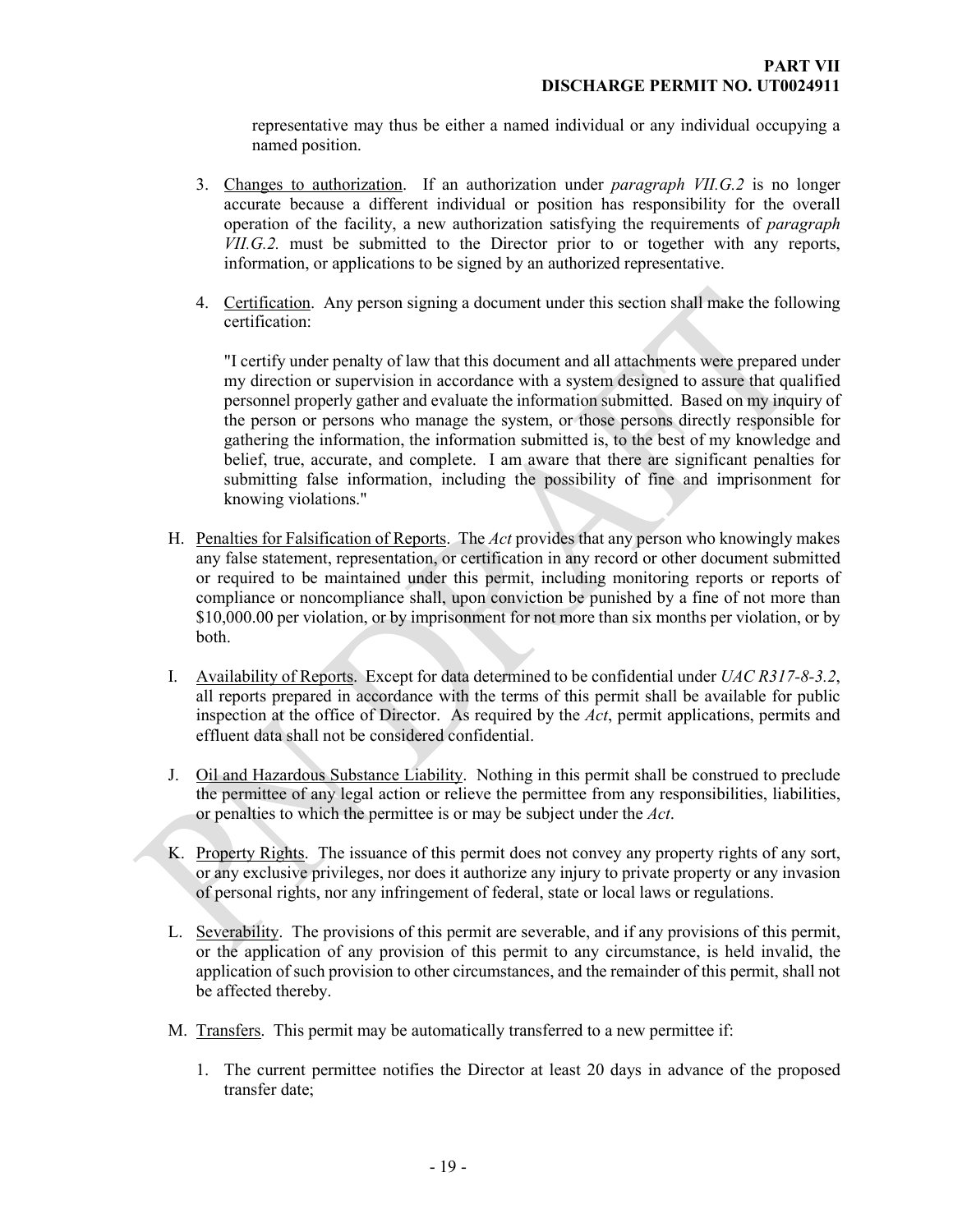- 2. The notice includes a written agreement between the existing and new permittee's containing a specific date for transfer of permit responsibility, coverage, and liability between them; and,
- <span id="page-22-0"></span>3. The Director does not notify the existing permittee and the proposed new permittee of his or her intent to modify, or revoke and reissue the permit. If this notice is not received, the transfer is effective on the date specified in the agreement mentioned in paragraph *2* above.
- N. State or Federal Laws. Nothing in this permit shall be construed to preclude the institution of any legal action or relieve the permittee from any responsibilities, liabilities, or penalties established pursuant to any applicable state law or regulation under authority preserved by *UCA 19-5-117* and *Section 510* of the *Act* or any applicable Federal or State transportation regulations, such as but not limited to the Department of Transportation regulations.
- <span id="page-22-1"></span>O. Water Quality - Reopener Provision. This permit may be reopened and modified (following proper administrative procedures) to include the appropriate effluent limitations and compliance schedule, if necessary, if one or more of the following events occurs:
	- 1. Water Quality Standards for the receiving water(s) to which the permittee discharges are modified in such a manner as to require different effluent limits than contained in this permit.
	- 2. A final wasteload allocation is developed and approved by the State and/or EPA for incorporation in this permit.
	- 3. Revisions to the current CWA § 208 areawide treatment management plans or promulgations/revisions to TMDLs (40 CFR 130.7) approved by the EPA and adopted by DWQ which calls for different effluent limitations than contained in this permit.
- <span id="page-22-2"></span>P. Biosolids – Reopener Provision. This permit may be reopened and modified (following proper administrative procedures) to include the appropriate biosolids limitations (and compliance schedule, if necessary), management practices, other appropriate requirements to protect public health and the environment, or if there have been substantial changes (or such changes are planned) in biosolids use or disposal practices; applicable management practices or numerical limitations for pollutants in biosolids have been promulgated which are more stringent than the requirements in this permit; and/or it has been determined that the permittees biosolids use or land application practices do not comply with existing applicable state of federal regulations.
- Q. Toxicity Limitation Reopener Provision. Use the following paragraph if WET testing is required at the facility:

<span id="page-22-3"></span>This permit may be reopened and modified (following proper administrative procedures) to include, whole effluent toxicity (WET) limitations, a compliance date, a compliance schedule, a change in the whole effluent toxicity (biomonitoring) protocol, additional or modified numerical limitations, or any other conditions related to the control of toxicants if one or more of the following events occur;

1. Toxicity is detected, as per *Part I.C.4.a* of this permit, during the duration of this permit.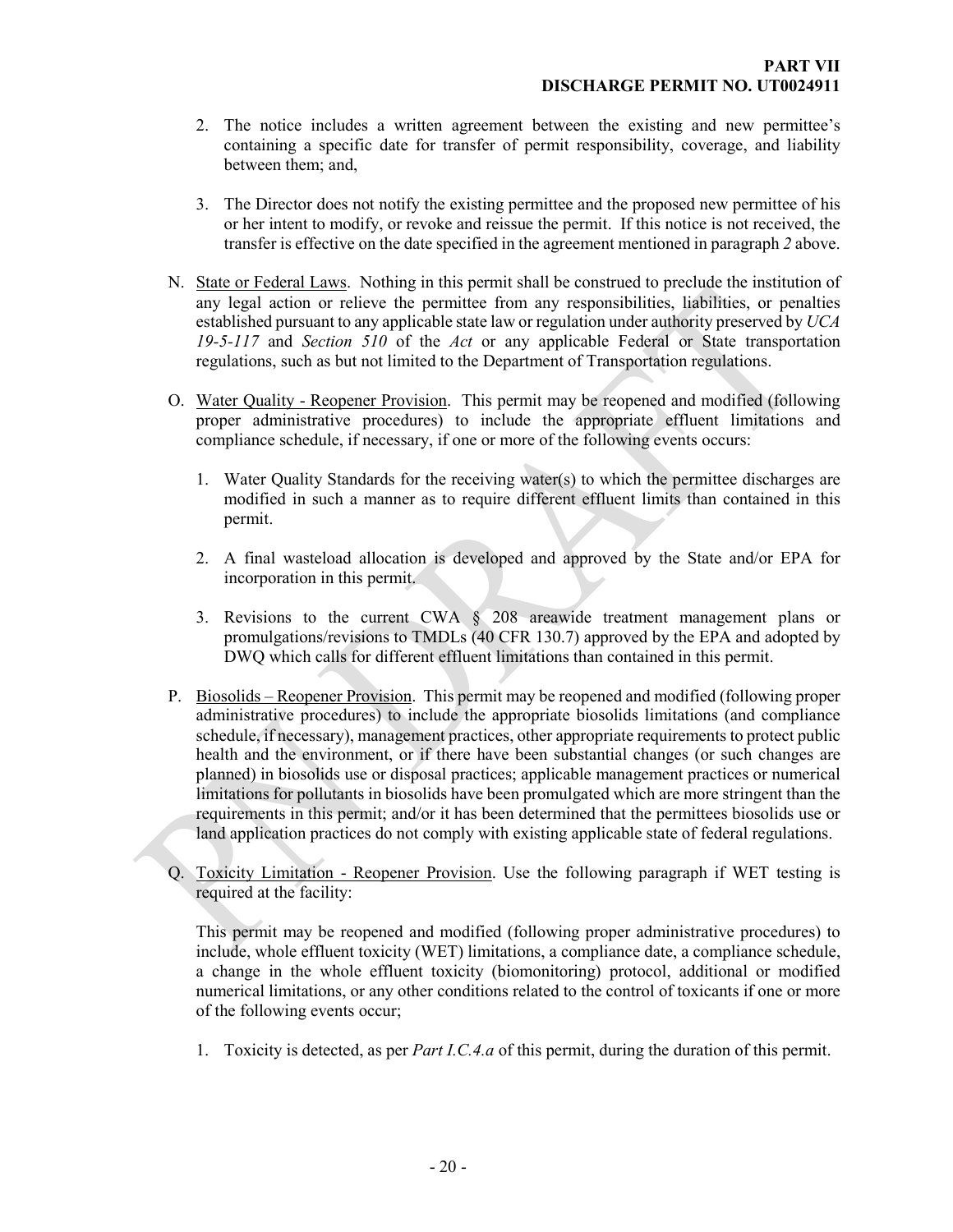- 2. The TRE results indicate that the toxicant(s) represent pollutant(s) or pollutant parameter(s) that may be controlled with specific numerical limits, and the Director concludes that numerical controls are appropriate.
- 3. Following the implementation of numerical control(s) of toxicant(s), the Director agrees that a modified biomonitoring protocol is necessary to compensate for those toxicants that are controlled numerically.
- 4. The TRE reveals other unique conditions or characteristics, which in the opinion of the permit issuing authority justify the incorporation of unanticipated special conditions in the permit.

Use the following paragraph if there is no WET testing is required at the facility:

<span id="page-23-0"></span>This permit may be reopened and modified (following proper administrative procedures) to include WET testing, a WET limitation, a compliance schedule, a compliance date, additional or modified numerical limitations, or any other conditions related to the control of toxicants if toxicity is detected during the life of this permit.

R. Storm Water-Reopener Provision. At any time during the duration (life) of this permit, this permit may be reopened and modified (following proper administrative procedures) as per *UAC R317.8*, to include, any applicable storm water provisions and requirements, a storm water pollution prevention plan, a compliance schedule, a compliance date, monitoring and/or reporting requirements, or any other conditions related to the control of storm water discharges to "waters-of-State".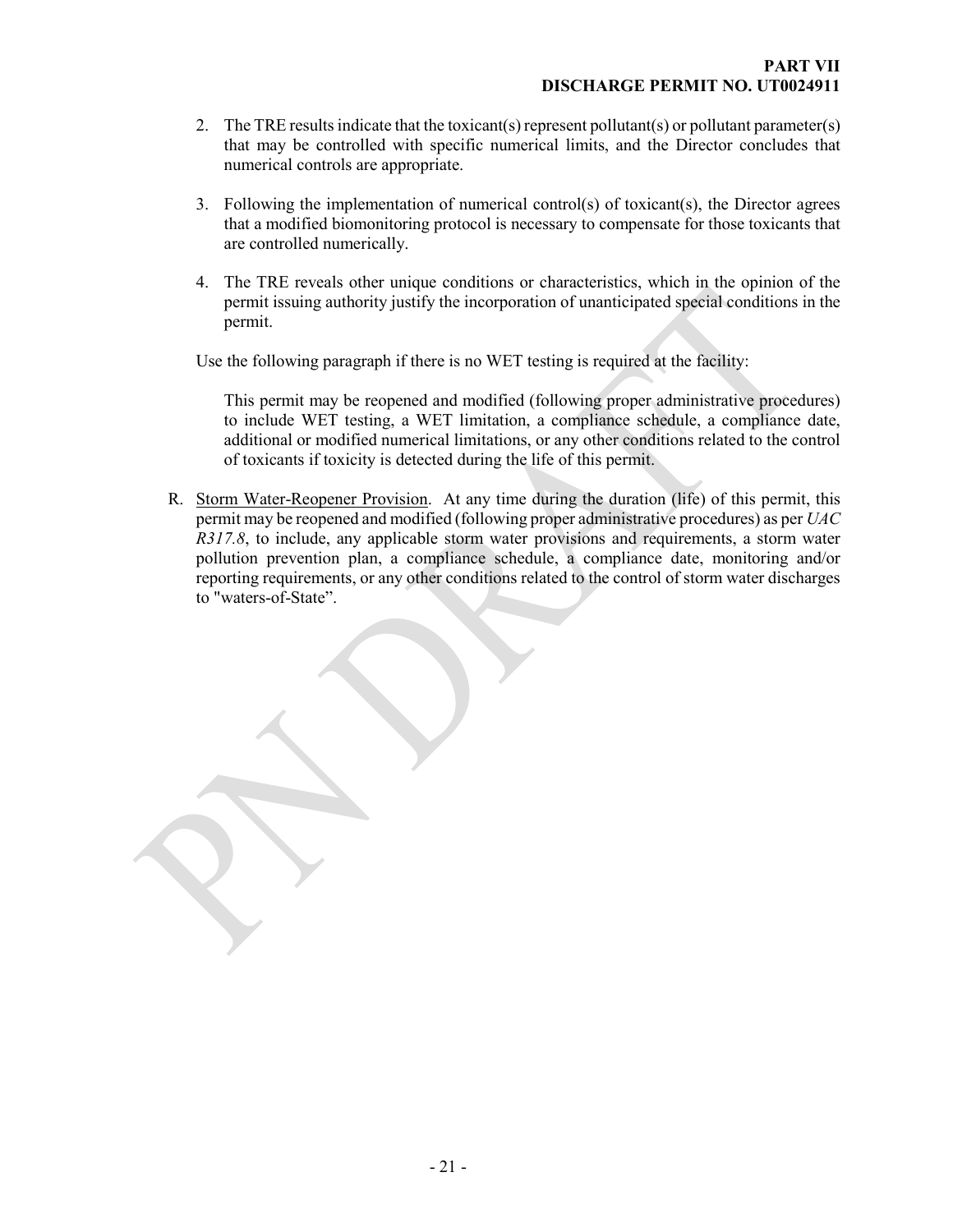#### **VIII. DEFINITIONS**

#### A. Wastewater.

- <span id="page-24-1"></span><span id="page-24-0"></span>1. The "7-day (and weekly) average", other than for *E. coli* bacteria, fecal coliform bacteria, and total coliform bacteria, is the arithmetic average of all samples collected during a consecutive 7-day period or calendar week, whichever is applicable. Geometric means shall be calculated for *E. coli* bacteria, fecal coliform bacteria, and total coliform bacteria. The 7-day and weekly averages are applicable only to those effluent characteristics for which there are 7-day average effluent limitations. The calendar week, which begins on Sunday and ends on Saturday, shall be used for purposes of reporting self-monitoring data on discharge monitoring report forms. Weekly averages shall be calculated for all calendar weeks with Saturdays in the month. If a calendar week overlaps two months (i.e., the Sunday is in one month and the Saturday in the following month), the weekly average calculated for that calendar week shall be included in the data for the month that contains Saturday.
- 2. The "30-day (and monthly) average," other than for *E. coli* bacteria, fecal coliform bacteria and total coliform bacteria, is the arithmetic average of all samples collected during a consecutive 30-day period or calendar month, whichever is applicable. Geometric means shall be calculated for *E. coli* bacteria, fecal coliform bacteria and total coliform bacteria. The calendar month shall be used for purposes of reporting self-monitoring data on discharge monitoring report forms.
- 3. "Act," means the *Utah Water Quality Act*.
- 4. "Acute toxicity" occurs when 50 percent or more mortality is observed for either test species at any effluent concentration (lethal concentration or " $LC_{50}$ ").
- 5. "Bypass," means the diversion of waste streams from any portion of a treatment facility.
- 6. "Chronic toxicity" occurs when the  $IC_{25}$ <  $XX\%$  effluent. The  $XX\%$  effluent is the concentration of the effluent in the receiving water, at the end of the mixing zone expressed as per cent effluent.
- 7. " $IC_{25}$ " is the concentration of toxicant (given in % effluent) that would cause a 25% reduction in mean young per female, or a 25% reduction in overall growth for the test population.
- 8. "Composite Samples" shall be flow proportioned. The composite sample shall, as a minimum, contain at least four (4) samples collected over the compositing period. Unless otherwise specified, the time between the collection of the first sample and the last sample shall not be less than six (6) hours nor more than 24 hours. Acceptable methods for preparation of composite samples are as follows:
	- a. Constant time interval between samples, sample volume proportional to flow rate at time of sampling;
	- b. Constant time interval between samples, sample volume proportional to total flow (volume) since last sample. For the first sample, the flow rate at the time the sample was collected may be used;